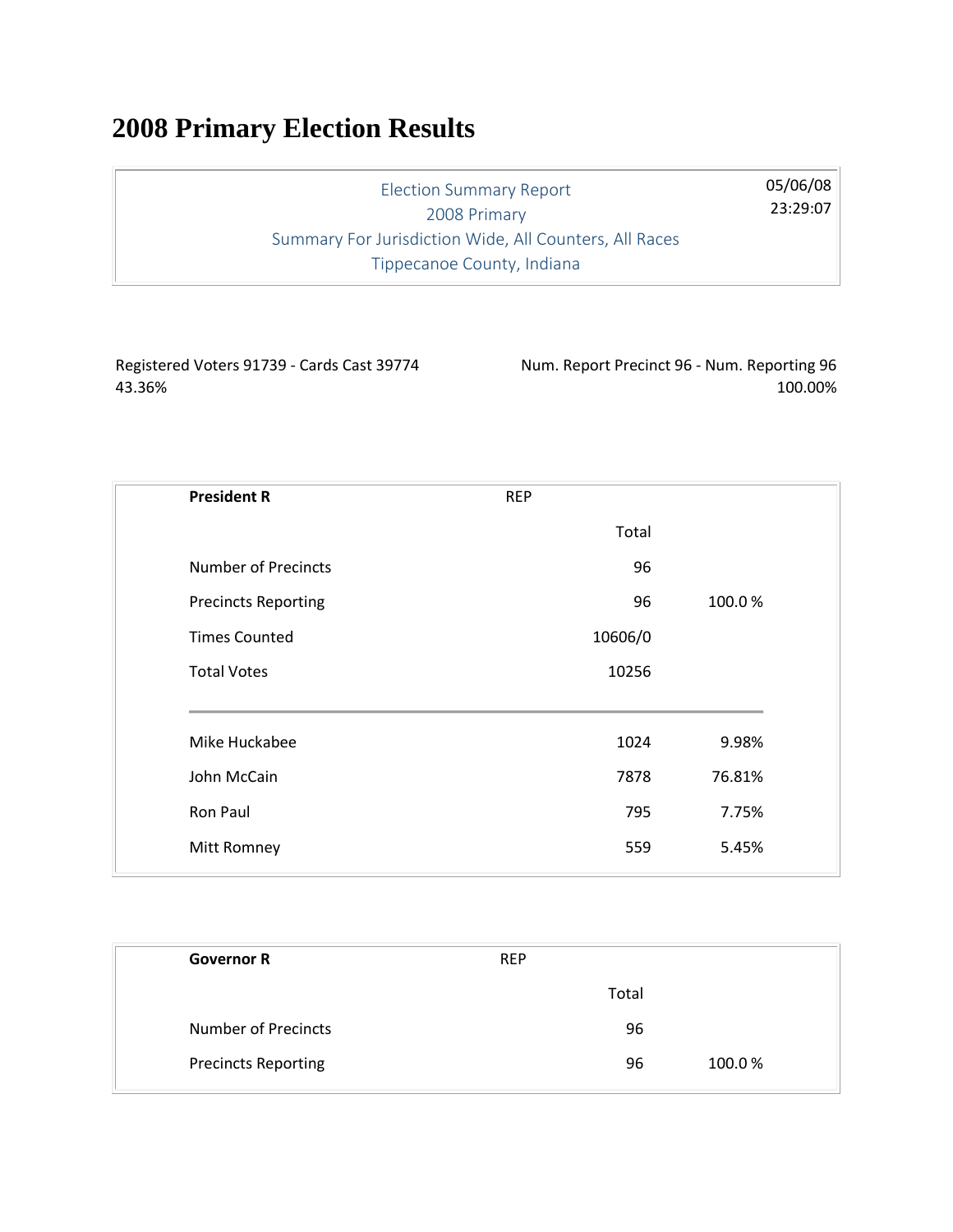| <b>Times Counted</b> | 10605/0 |         |
|----------------------|---------|---------|
| <b>Total Votes</b>   | 8381    |         |
|                      |         |         |
| <b>Mitch Daniels</b> | 8381    | 100.00% |

| <b>US Rep District 4 R</b> | <b>REP</b> |        |
|----------------------------|------------|--------|
|                            | Total      |        |
| <b>Number of Precincts</b> | 96         |        |
| <b>Precincts Reporting</b> | 96         | 100.0% |
| <b>Times Counted</b>       | 10606/0    |        |
| <b>Total Votes</b>         | 9926       |        |
| <b>Steve Buyer</b>         | 7459       | 75.15% |
| Mike Campbell              | 1253       | 12.62% |
| LaRon Keith                | 1214       | 12.23% |
|                            |            |        |

| <b>State Senator District 7 R</b> | <b>REP</b> |         |
|-----------------------------------|------------|---------|
|                                   | Total      |         |
| <b>Number of Precincts</b>        | 17         |         |
| <b>Precincts Reporting</b>        | 17         | 100.0%  |
| <b>Times Counted</b>              | 1756/0     |         |
| <b>Total Votes</b>                | 1405       |         |
|                                   |            |         |
| <b>Brandt Hershman</b>            | 1405       | 100.00% |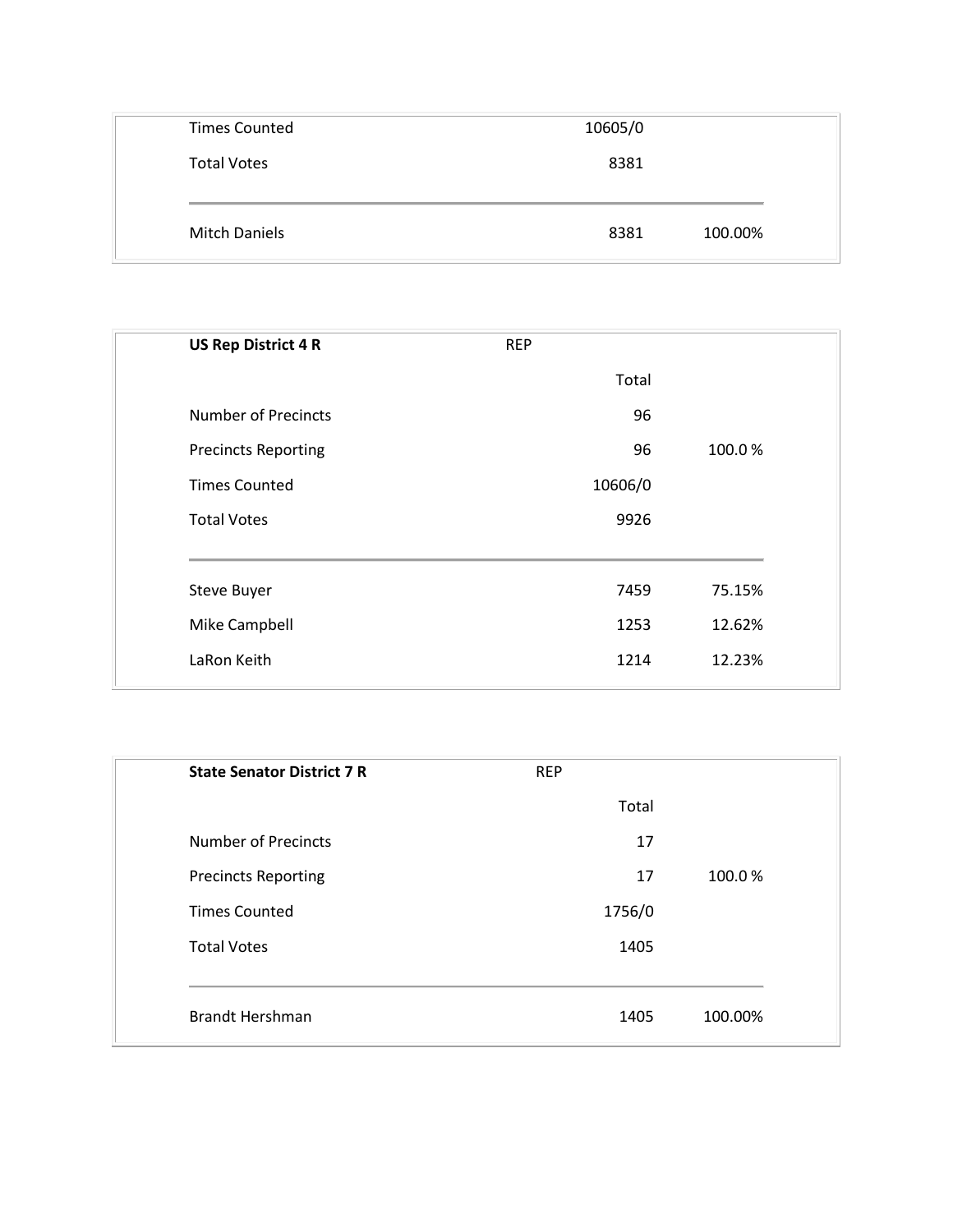| <b>State Representative District 26 R</b> | <b>REP</b> |         |
|-------------------------------------------|------------|---------|
|                                           | Total      |         |
| <b>Number of Precincts</b>                | 36         |         |
| <b>Precincts Reporting</b>                | 36         | 100.0%  |
| <b>Times Counted</b>                      | 3994/0     |         |
| <b>Total Votes</b>                        | 3428       |         |
|                                           |            |         |
| <b>Randy Truitt</b>                       | 3428       | 100.00% |

| <b>State Representative District 41 R</b> | <b>REP</b> |         |
|-------------------------------------------|------------|---------|
|                                           | Total      |         |
| <b>Number of Precincts</b>                | 28         |         |
| <b>Precincts Reporting</b>                | 28         | 100.0%  |
| <b>Times Counted</b>                      | 3360/0     |         |
| <b>Total Votes</b>                        | 2842       |         |
|                                           |            |         |
| <b>Tim Brown</b>                          | 2842       | 100.00% |

| <b>Circuit Court Judge R</b> | <b>REP</b> |         |
|------------------------------|------------|---------|
|                              | Total      |         |
| <b>Number of Precincts</b>   | 96         |         |
| <b>Precincts Reporting</b>   | 96         | 100.0%  |
| <b>Times Counted</b>         | 10605/0    |         |
| <b>Total Votes</b>           | 8715       |         |
|                              |            |         |
| Donald L. Daniel             | 8715       | 100.00% |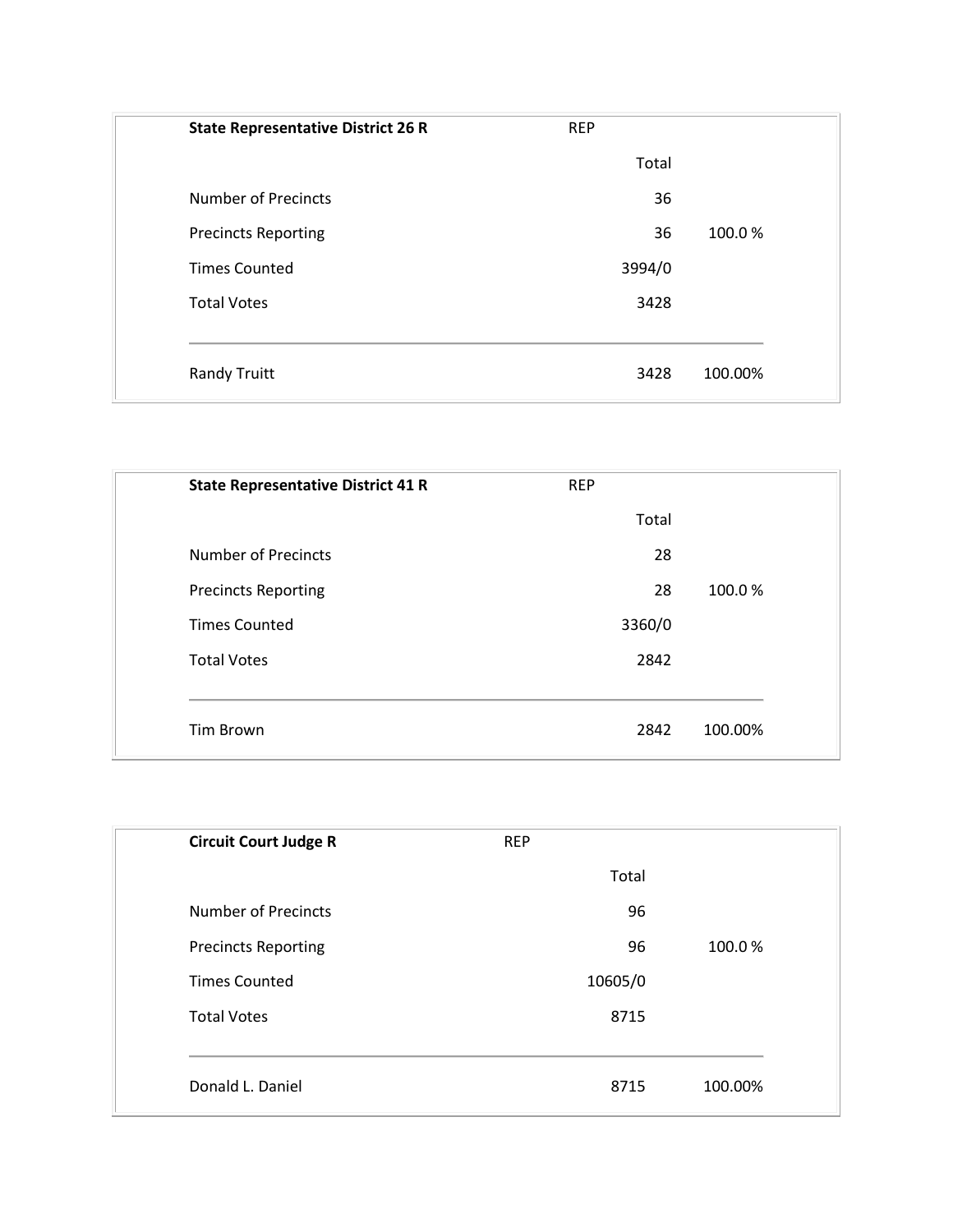| <b>Superior Court 1 Judge R</b> | <b>REP</b> |         |
|---------------------------------|------------|---------|
|                                 | Total      |         |
| <b>Number of Precincts</b>      | 96         |         |
| <b>Precincts Reporting</b>      | 96         | 100.0%  |
| <b>Times Counted</b>            | 10605/0    |         |
| <b>Total Votes</b>              | 8383       |         |
|                                 |            |         |
| Randy J. Williams               | 8383       | 100.00% |
|                                 |            |         |

| <b>Superior Court 4 Judge R</b> | <b>REP</b> |         |
|---------------------------------|------------|---------|
|                                 | Total      |         |
| <b>Number of Precincts</b>      | 96         |         |
| <b>Precincts Reporting</b>      | 96         | 100.0%  |
| <b>Times Counted</b>            | 10605/0    |         |
| <b>Total Votes</b>              | 7521       |         |
|                                 |            |         |
| Gregory J. Donat                | 7521       | 100.00% |

| <b>Superior Court 5 Judge R</b> | <b>REP</b> |        |
|---------------------------------|------------|--------|
|                                 | Total      |        |
| Number of Precincts             | 96         |        |
| <b>Precincts Reporting</b>      | 96         | 100.0% |
| <b>Times Counted</b>            | 10605/0    |        |
| <b>Total Votes</b>              | 9784       |        |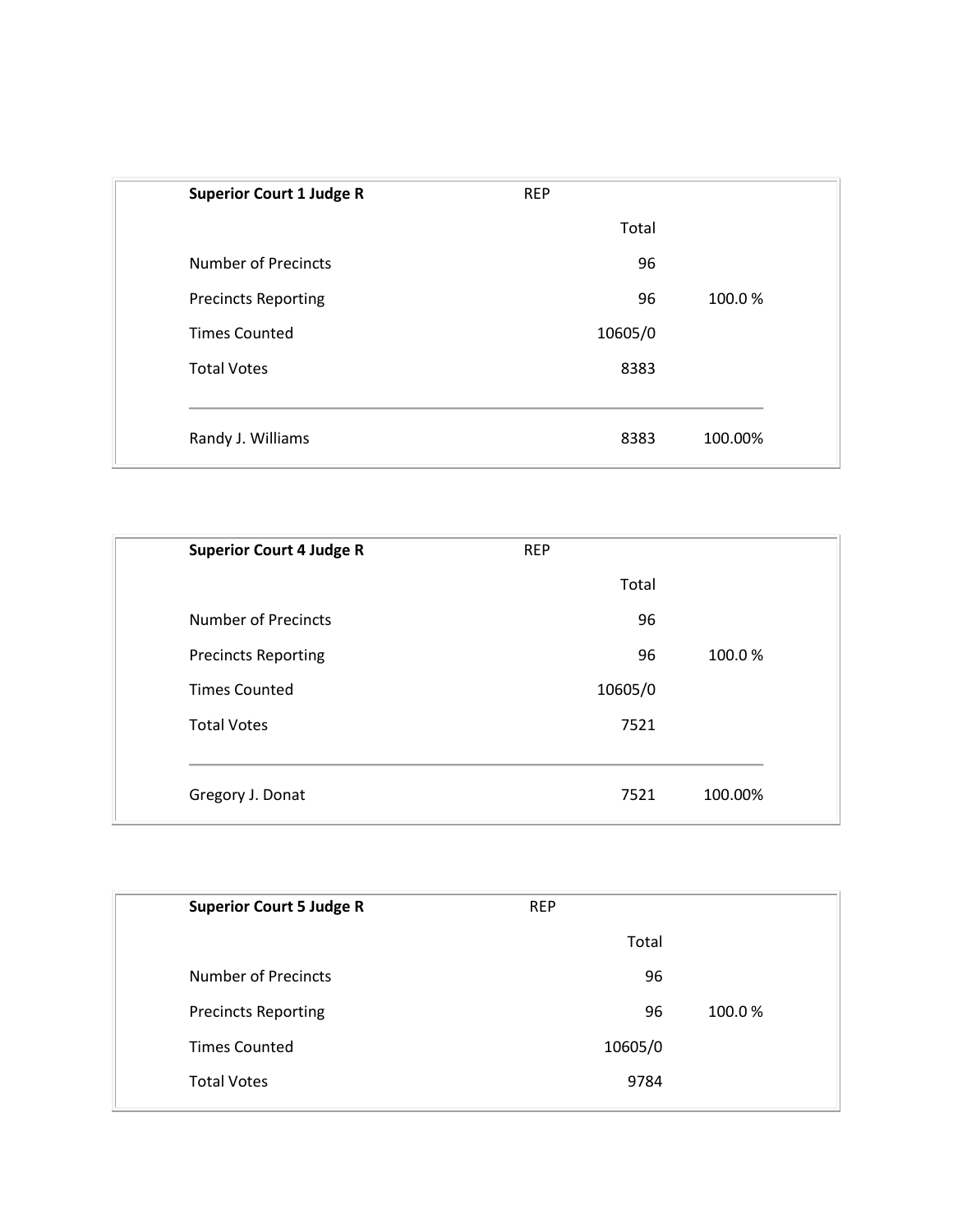| Bruce W. Graham | 4592 | 46.93% |
|-----------------|------|--------|
| Les A. Meade    | 5192 | 53.07% |

| <b>County Treasurer R</b>  | <b>REP</b> |         |
|----------------------------|------------|---------|
|                            | Total      |         |
| <b>Number of Precincts</b> | 96         |         |
| <b>Precincts Reporting</b> | 96         | 100.0%  |
| <b>Times Counted</b>       | 10605/0    |         |
| <b>Total Votes</b>         | 9022       |         |
|                            |            |         |
| Robert A. Plantenga        | 9022       | 100.00% |

| <b>County Coroner R</b>    | <b>REP</b> |         |
|----------------------------|------------|---------|
|                            | Total      |         |
| <b>Number of Precincts</b> | 96         |         |
| <b>Precincts Reporting</b> | 96         | 100.0%  |
| <b>Times Counted</b>       | 10605/0    |         |
| <b>Total Votes</b>         | 8920       |         |
|                            |            |         |
| Martin Avolt               | 8920       | 100.00% |

| <b>County Surveyor R</b> | <b>REP</b> |  |
|--------------------------|------------|--|
|                          | Total      |  |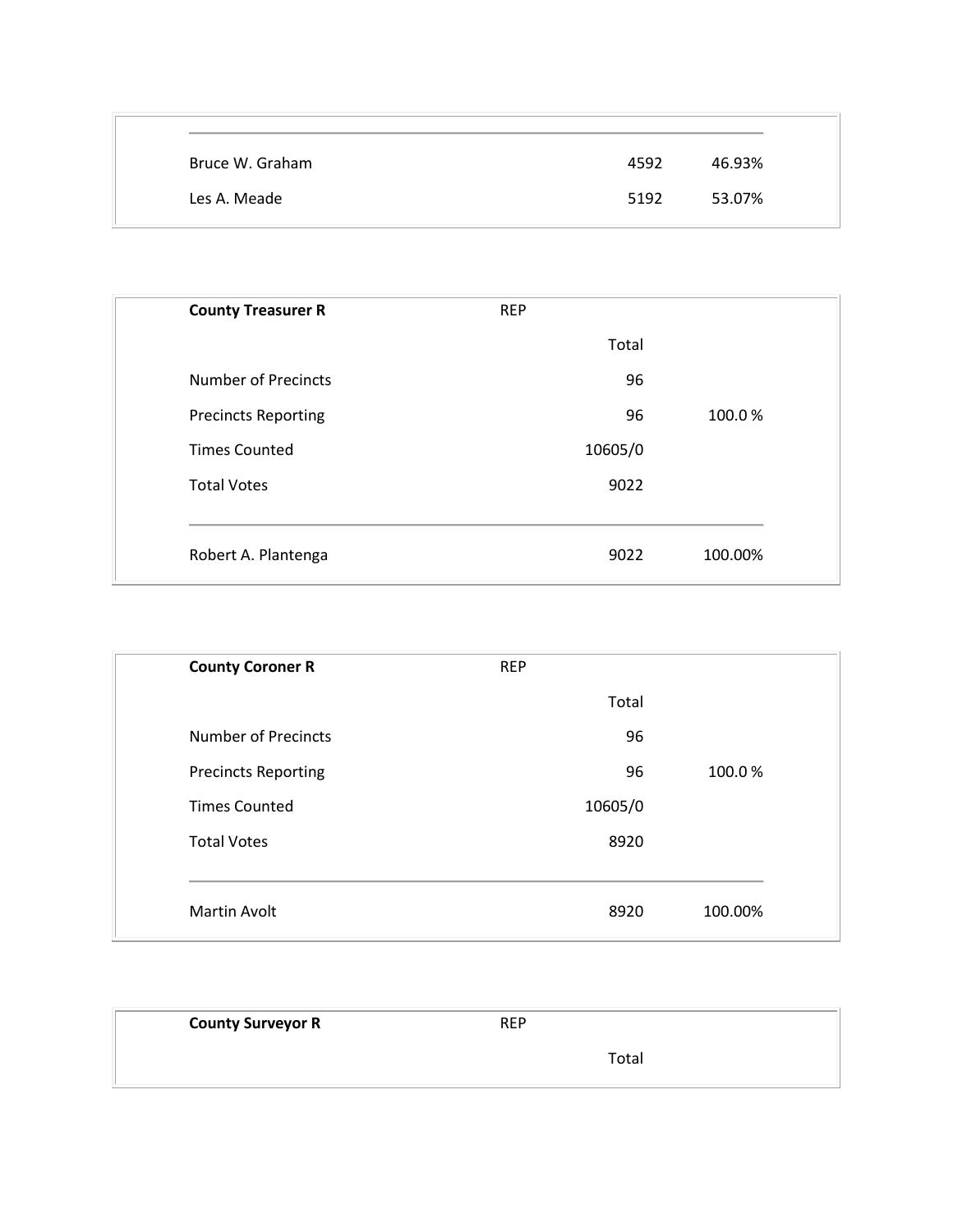| 96      |         |
|---------|---------|
| 96      | 100.0%  |
| 10605/0 |         |
| 8732    |         |
|         |         |
| 8732    | 100.00% |
|         |         |

| <b>County Commissioner District 2 R</b> | <b>REP</b> |         |
|-----------------------------------------|------------|---------|
|                                         | Total      |         |
| Number of Precincts                     | 96         |         |
| <b>Precincts Reporting</b>              | 96         | 100.0%  |
| <b>Times Counted</b>                    | 10605/0    |         |
| <b>Total Votes</b>                      | 8086       |         |
|                                         |            |         |
| David S. Byers                          | 8086       | 100.00% |
|                                         |            |         |

| <b>County Commissioner District 3 R</b> | <b>REP</b> |        |
|-----------------------------------------|------------|--------|
|                                         | Total      |        |
| Number of Precincts                     | 96         |        |
| <b>Precincts Reporting</b>              | 96         | 100.0% |
| <b>Times Counted</b>                    | 10605/0    |        |
| <b>Total Votes</b>                      | 9756       |        |
|                                         |            |        |
| <b>Taletha Coles</b>                    | 490        | 5.02%  |
| <b>Bill Easterbroook</b>                | 2023       | 20.74% |
| Tom Murtaugh                            | 7243       | 74.24% |
|                                         |            |        |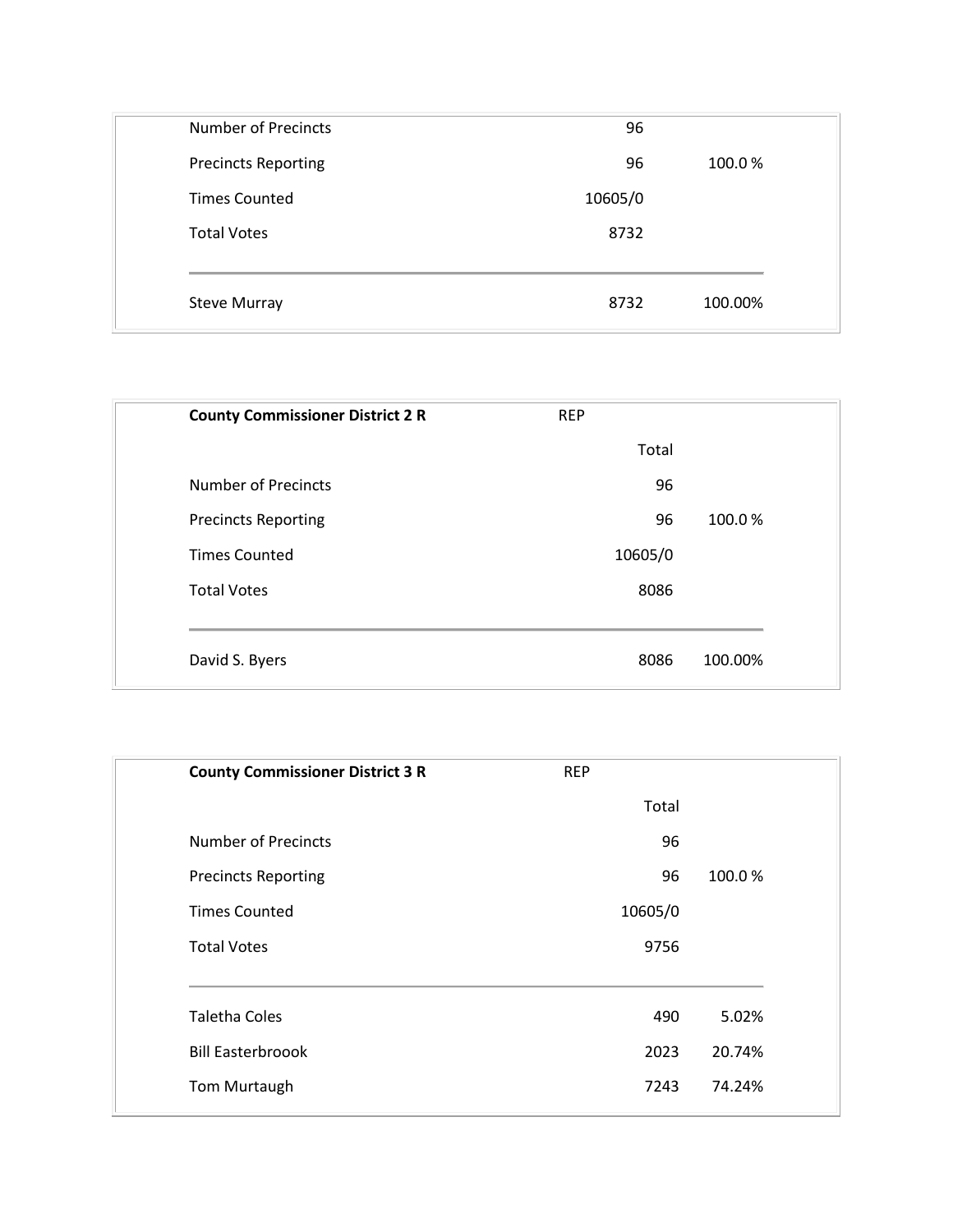| <b>County Council At Large R</b> | <b>REP</b> |        |
|----------------------------------|------------|--------|
|                                  | Total      |        |
| <b>Number of Precincts</b>       | 96         |        |
| <b>Precincts Reporting</b>       | 96         | 100.0% |
| <b>Times Counted</b>             | 10605/0    |        |
| <b>Total Votes</b>               | 26225      |        |
| <b>Josh Andrew</b>               | 2967       | 11.31% |
| John Basham                      | 5444       | 20.76% |
| Rob Evans                        | 1668       | 6.36%  |
| Kurt Fiech                       | 985        | 3.76%  |
| Jeff Holmes                      | 1644       | 6.27%  |
| Gary W. Neal                     | 2669       | 10.18% |
| Kevin L. Underwood               | 5425       | 20.69% |
| Kathy Vernon                     | 5423       | 20.68% |
|                                  |            |        |

| <b>Precinct Committeeman FF 3</b> | <b>REP</b>   |        |
|-----------------------------------|--------------|--------|
|                                   | Total        |        |
| <b>Number of Precincts</b>        | $\mathbf{1}$ |        |
| <b>Precincts Reporting</b>        | 1            | 100.0% |
| <b>Times Counted</b>              | 166/0        |        |
| <b>Total Votes</b>                | 146          |        |
|                                   |              |        |
| Kurt Fiech                        | 40           | 27.40% |
| Randy Vonderheide                 | 106          | 72.60% |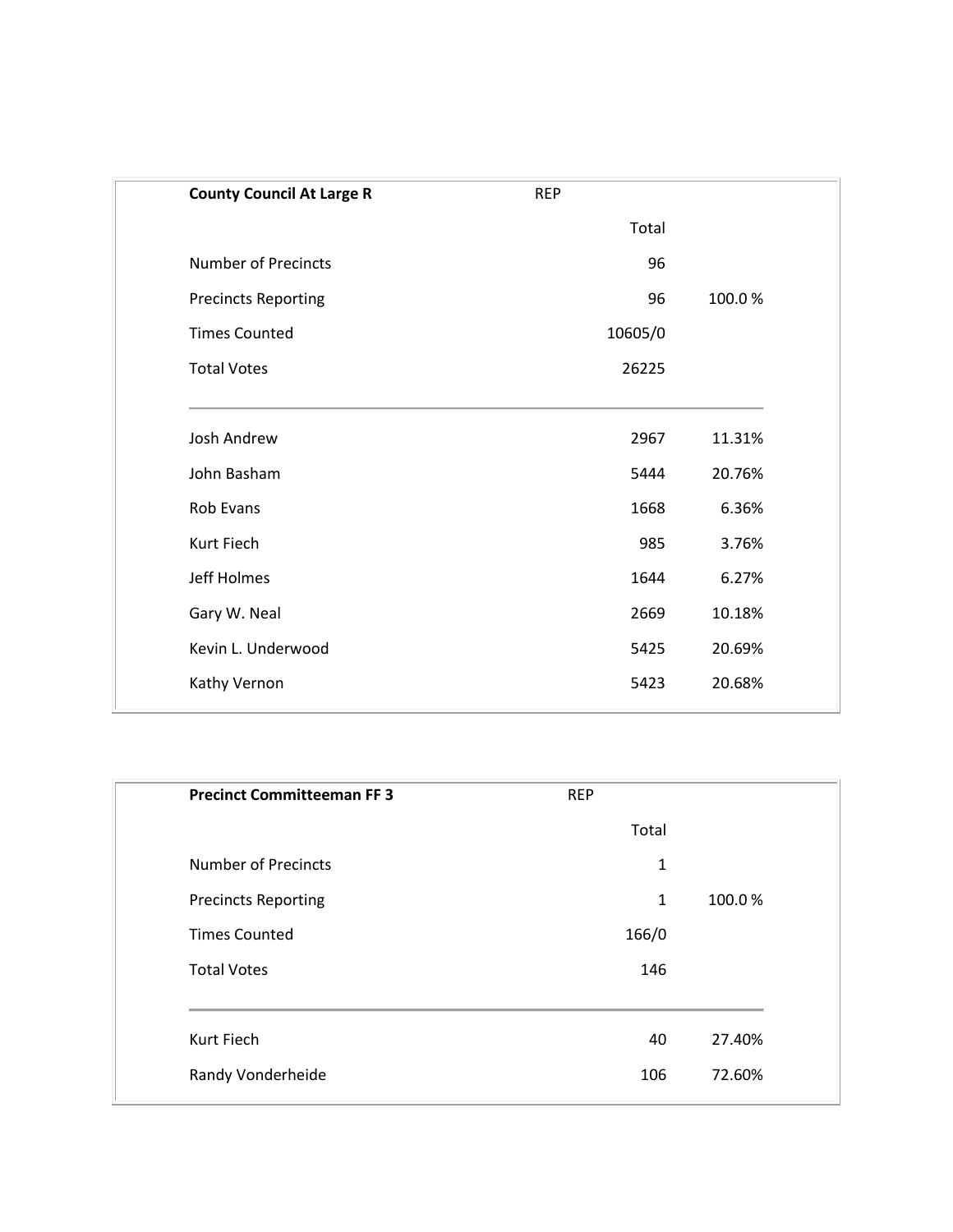| <b>Precinct Committee FF4R</b> | <b>REP</b> |        |
|--------------------------------|------------|--------|
|                                | Total      |        |
| <b>Number of Precincts</b>     | 1          |        |
| <b>Precincts Reporting</b>     | 1          | 100.0% |
| <b>Times Counted</b>           | 112/0      |        |
| <b>Total Votes</b>             | 102        |        |
|                                |            |        |
| <b>Alan Bunning</b>            | 18         | 17.65% |
| Michael D. Smith               | 84         | 82.35% |
|                                |            |        |

| <b>Precinct Committeeman FF 15 R</b> | <b>REP</b>   |        |
|--------------------------------------|--------------|--------|
|                                      | Total        |        |
| <b>Number of Precincts</b>           | $\mathbf{1}$ |        |
| <b>Precincts Reporting</b>           | $\mathbf{1}$ | 100.0% |
| <b>Times Counted</b>                 | 109/0        |        |
| <b>Total Votes</b>                   | 95           |        |
| Norb Fisher                          | 71           | 74.74% |
| James C. Werner                      | 24           | 25.26% |
|                                      |              |        |

| <b>Precinct Committeeman FF 16 R</b> | <b>REP</b>  |  |
|--------------------------------------|-------------|--|
|                                      | Total       |  |
| Number of Precincts                  | 1           |  |
| <b>Precincts Reporting</b>           | 100.0%<br>1 |  |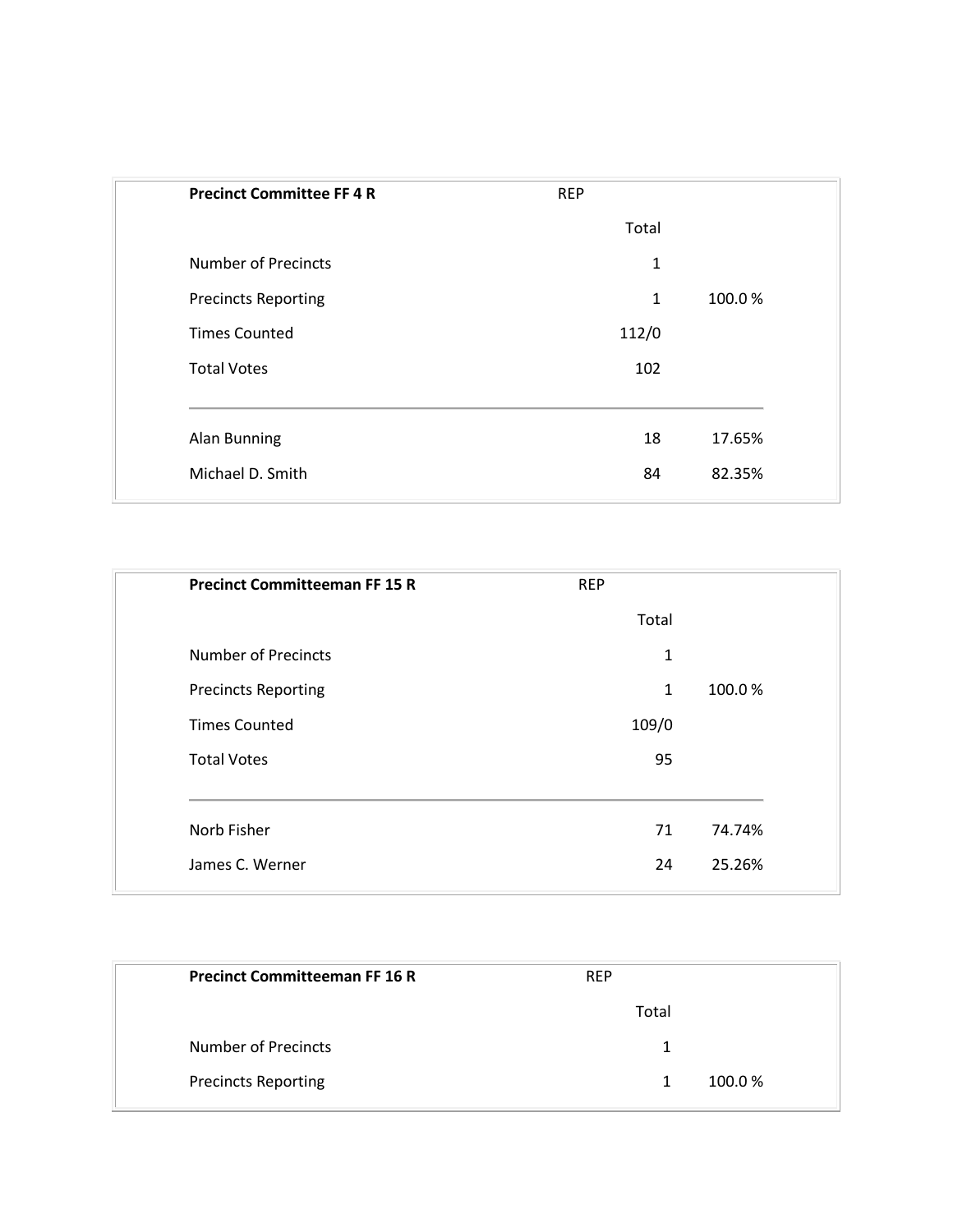| <b>Times Counted</b> | 78/0         |
|----------------------|--------------|
| <b>Total Votes</b>   | 60           |
|                      |              |
|                      |              |
| <b>Byron Humbert</b> | 58.33%<br>35 |
| Bea Smith            | 41.67%<br>25 |

| <b>REP</b>   |        |
|--------------|--------|
| Total        |        |
| 1            |        |
| $\mathbf{1}$ | 100.0% |
| 58/0         |        |
| 40           |        |
| 26           | 65.00% |
| 14           | 35.00% |
|              |        |

| <b>Precinct Committeeman FF 30 R</b> | <b>REP</b>   |        |
|--------------------------------------|--------------|--------|
|                                      | Total        |        |
| <b>Number of Precincts</b>           | $\mathbf{1}$ |        |
| <b>Precincts Reporting</b>           | $\mathbf{1}$ | 100.0% |
| <b>Times Counted</b>                 | 173/0        |        |
| <b>Total Votes</b>                   | 149          |        |
| Allen Carrillo                       | 23           | 15.44% |
| Kathy Murtaugh                       | 126          | 84.56% |
|                                      |              |        |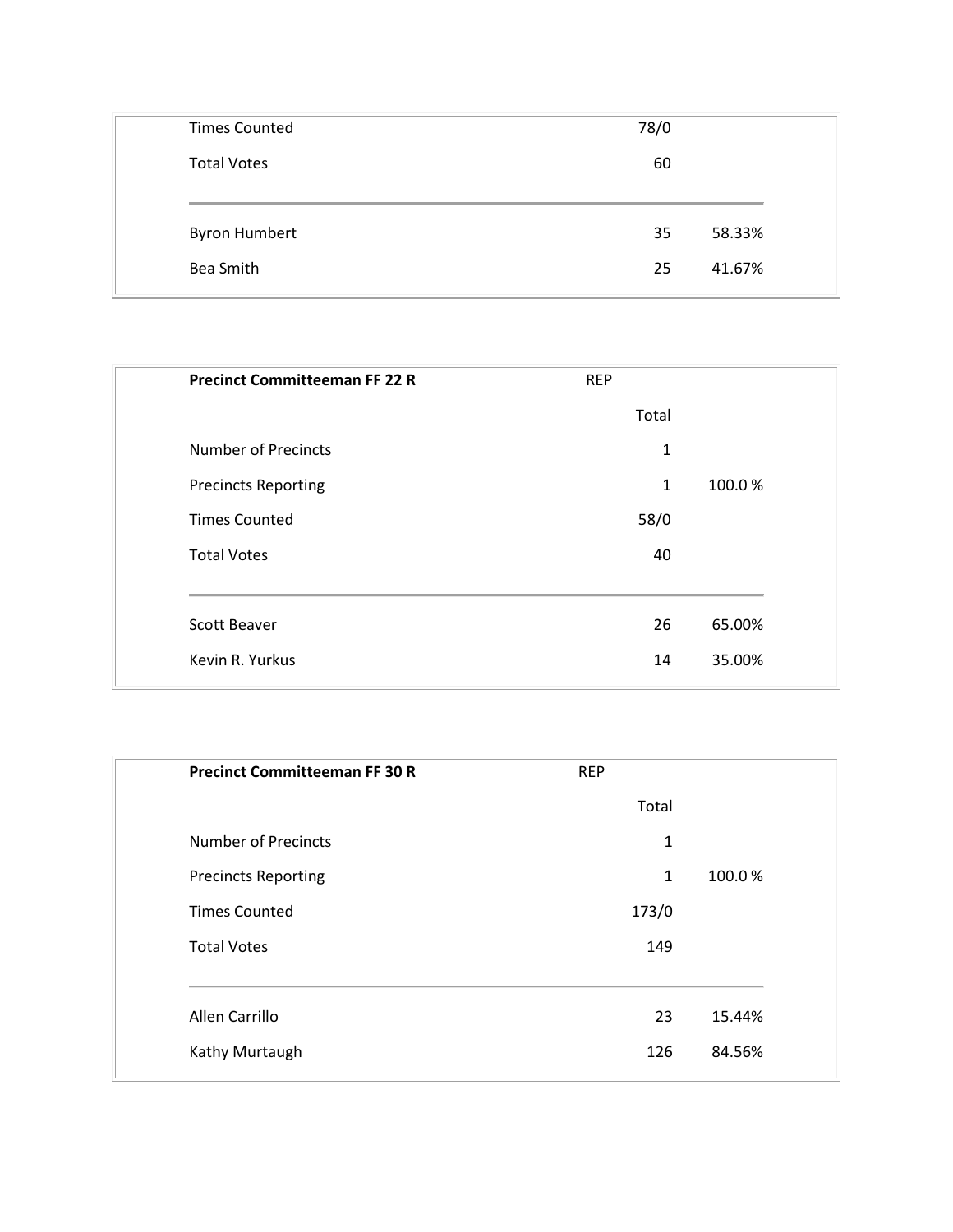| <b>Precinct Committeeman Perry 2 R</b> | <b>REP</b>   |        |
|----------------------------------------|--------------|--------|
|                                        | Total        |        |
| <b>Number of Precincts</b>             | $\mathbf{1}$ |        |
| <b>Precincts Reporting</b>             | $\mathbf{1}$ | 100.0% |
| <b>Times Counted</b>                   | 218/0        |        |
| <b>Total Votes</b>                     | 171          |        |
| <b>Nate Barrett</b>                    | 110          | 64.33% |
| Michael D. McTague                     | 61           | 35.67% |
|                                        |              |        |

| <b>Precinct Committeeman Perry 4 R</b> | <b>REP</b> |        |
|----------------------------------------|------------|--------|
|                                        | Total      |        |
| <b>Number of Precincts</b>             | 1          |        |
| <b>Precincts Reporting</b>             | 1          | 100.0% |
| <b>Times Counted</b>                   | 103/0      |        |
| <b>Total Votes</b>                     | 89         |        |
| <b>William Alter</b>                   | 52         | 58.43% |
| Christa Coffey                         | 37         | 41.57% |
|                                        |            |        |

| <b>Precinct Committeeman SHEF 2 R</b> | <b>REP</b> |  |
|---------------------------------------|------------|--|
|                                       | Total      |  |
| <b>Number of Precincts</b>            |            |  |
| <b>Precincts Reporting</b>            | 100.0%     |  |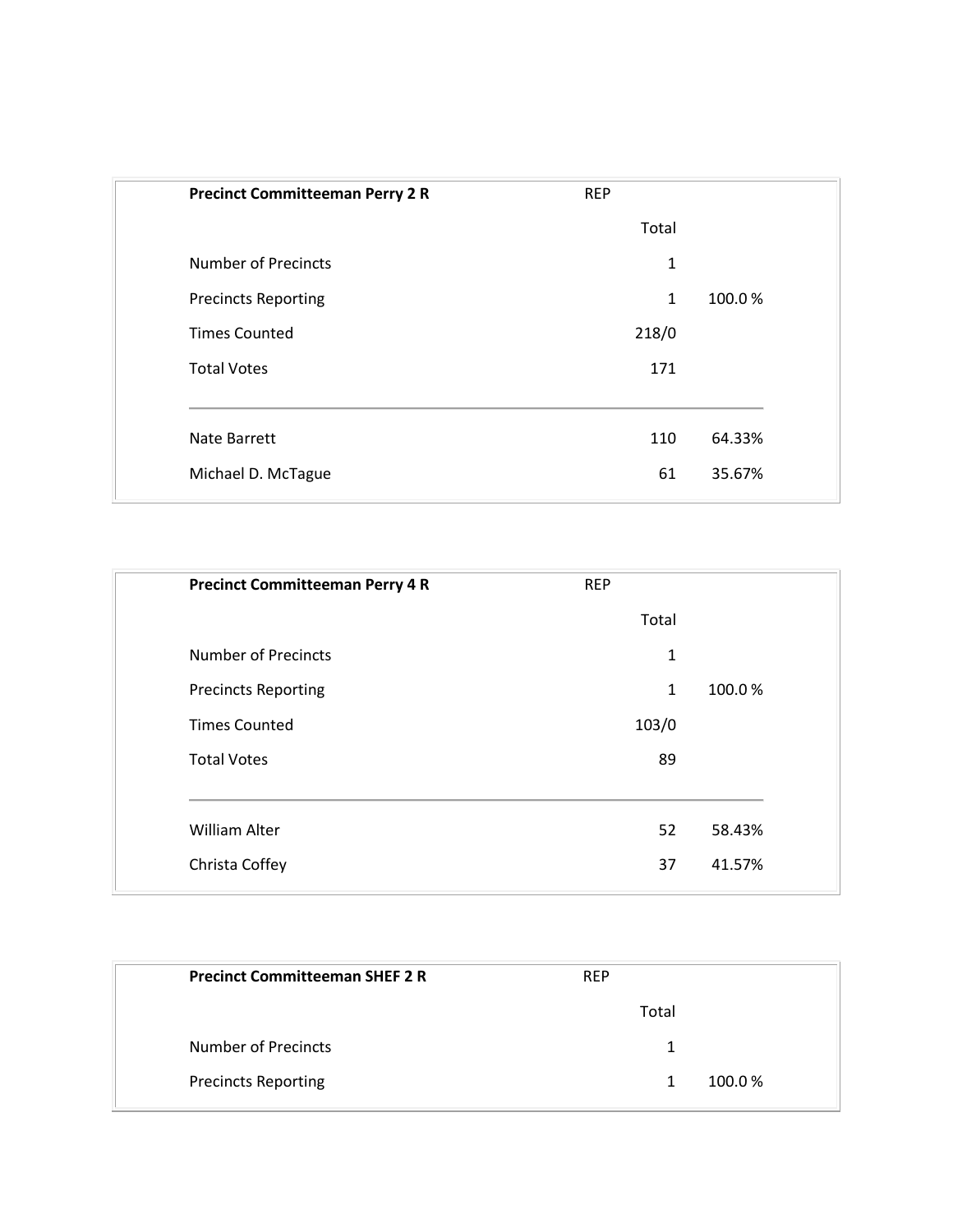| 240 |        |
|-----|--------|
|     |        |
|     |        |
| 120 | 50.00% |
|     | 50.00% |
|     | 120    |

| <b>Precinct Committeeman TIPP 1 R</b> | <b>REP</b>   |        |
|---------------------------------------|--------------|--------|
|                                       | Total        |        |
| <b>Number of Precincts</b>            | $\mathbf{1}$ |        |
| <b>Precincts Reporting</b>            | $\mathbf{1}$ | 100.0% |
| <b>Times Counted</b>                  | 199/0        |        |
| <b>Total Votes</b>                    | 165          |        |
| Cy Gerde                              | 64           | 38.79% |
| <b>Mark Nesbitt</b>                   | 101          | 61.21% |
|                                       |              |        |

| <b>Precinct Committeeman Union 1 R</b> | <b>REP</b>   |        |
|----------------------------------------|--------------|--------|
|                                        | Total        |        |
| <b>Number of Precincts</b>             | $\mathbf{1}$ |        |
| <b>Precincts Reporting</b>             | $\mathbf{1}$ | 100.0% |
| <b>Times Counted</b>                   | 192/0        |        |
| <b>Total Votes</b>                     | 177          |        |
| Connie Basham                          | 87           | 49.15% |
| Peggy VanSchepen                       | 90           | 50.85% |
|                                        |              |        |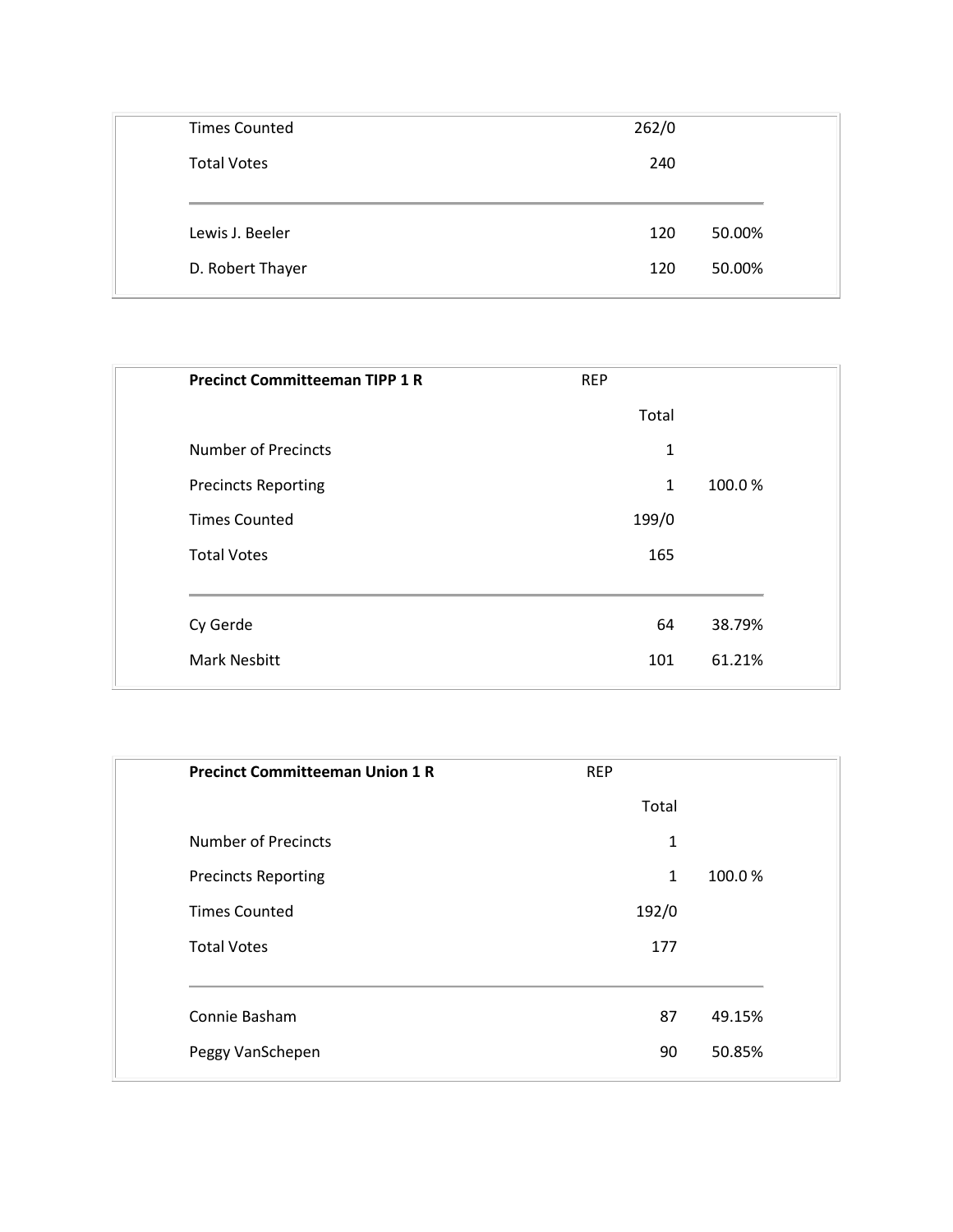| <b>Precinct Committeeman WAB 1 R</b> | <b>REP</b>   |        |
|--------------------------------------|--------------|--------|
|                                      | Total        |        |
| <b>Number of Precincts</b>           | $\mathbf{1}$ |        |
| <b>Precincts Reporting</b>           | 1            | 100.0% |
| <b>Times Counted</b>                 | 200/0        |        |
| <b>Total Votes</b>                   | 144          |        |
|                                      |              |        |
| Kathryn A. Held                      | 95           | 65.97% |
| Loren P. King                        | 49           | 34.03% |
|                                      |              |        |

|                      | <b>Precinct Committeeman WAB 11 R</b> | <b>REP</b> |        |
|----------------------|---------------------------------------|------------|--------|
|                      |                                       | Total      |        |
|                      | <b>Number of Precincts</b>            | 1          |        |
|                      | <b>Precincts Reporting</b>            | 1          | 100.0% |
| <b>Times Counted</b> |                                       | 48/0       |        |
| <b>Total Votes</b>   |                                       | 40         |        |
|                      |                                       |            |        |
| Vicki Burch          |                                       | 29         | 72.50% |
| Chris Watson         |                                       | 11         | 27.50% |
|                      |                                       |            |        |

| <b>Precinct Committeeman WAB 12 R</b> | <b>REP</b>  |
|---------------------------------------|-------------|
|                                       | Total       |
| Number of Precincts                   | 1           |
| <b>Precincts Reporting</b>            | 100.0%<br>1 |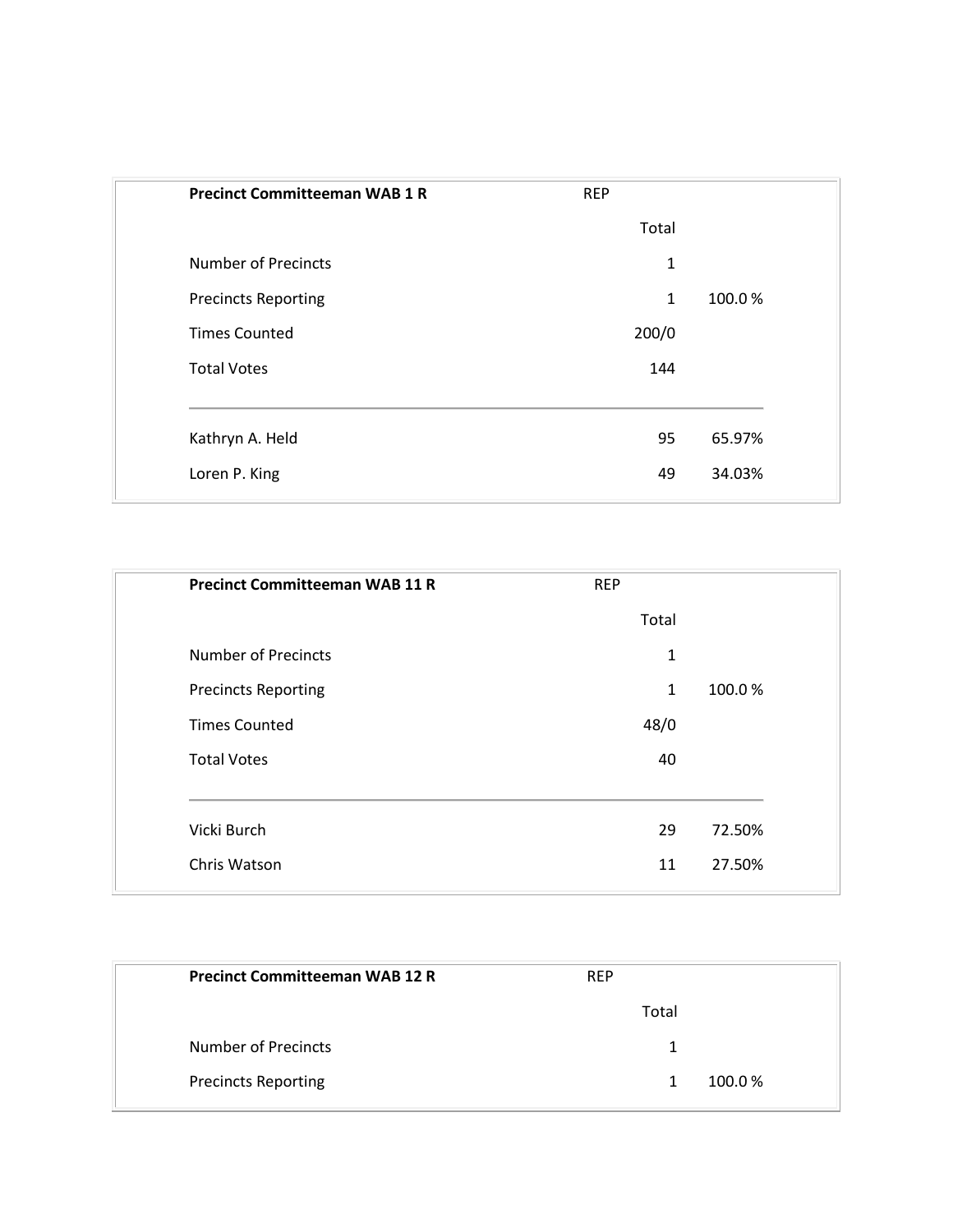| <b>Times Counted</b> | 170/0         |
|----------------------|---------------|
| <b>Total Votes</b>   | 145           |
|                      |               |
| Eric H. Burns        | 93.79%<br>136 |
|                      |               |
| Ross Eugene Cerbus   | 6.21%<br>9    |

| <b>Precinct Committeeman WASH 2 R</b> | <b>REP</b>   |        |
|---------------------------------------|--------------|--------|
|                                       | Total        |        |
| <b>Number of Precincts</b>            | 1            |        |
| <b>Precincts Reporting</b>            | $\mathbf{1}$ | 100.0% |
| <b>Times Counted</b>                  | 128/0        |        |
| <b>Total Votes</b>                    | 110          |        |
| Vickie Louderback                     | 36           | 32.73% |
| Susan Northquist                      | 74           | 67.27% |
|                                       |              |        |

| <b>Precinct Committman Wea 11 R</b> | <b>REP</b>   |        |
|-------------------------------------|--------------|--------|
|                                     | Total        |        |
| <b>Number of Precincts</b>          | $\mathbf{1}$ |        |
| <b>Precincts Reporting</b>          | $\mathbf{1}$ | 100.0% |
| <b>Times Counted</b>                | 254/0        |        |
| <b>Total Votes</b>                  | 228          |        |
|                                     |              |        |
| Tom Murtaugh                        | 203          | 89.04% |
| <b>Barton Saunders</b>              | 25           | 10.96% |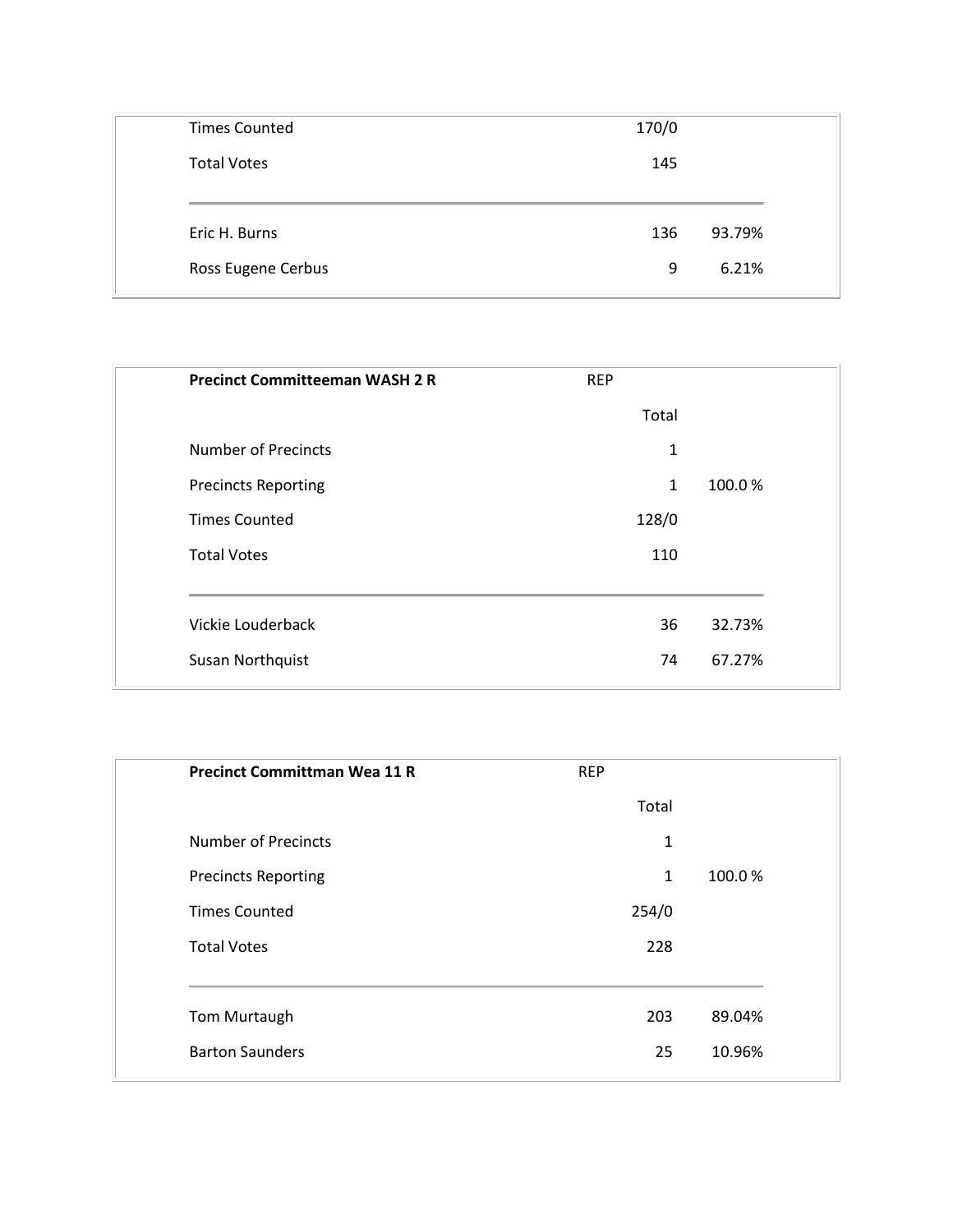| <b>Precinct Committeeman Wea 16 R</b> | <b>REP</b>   |        |
|---------------------------------------|--------------|--------|
|                                       | Total        |        |
| <b>Number of Precincts</b>            | 1            |        |
| <b>Precincts Reporting</b>            | $\mathbf{1}$ | 100.0% |
| <b>Times Counted</b>                  | 111/0        |        |
| <b>Total Votes</b>                    | 96           |        |
| Nancy J. Moore                        | 64           | 66.67% |
| Mark Vogel                            | 32           | 33.33% |
|                                       |              |        |

| Delegate Dist 1 R          | <b>REP</b> |        |
|----------------------------|------------|--------|
|                            | Total      |        |
| <b>Number of Precincts</b> | 9          |        |
| <b>Precincts Reporting</b> | 9          | 100.0% |
| <b>Times Counted</b>       | 747/0      |        |
| <b>Total Votes</b>         | 2018       |        |
| Charles Allen              | 163        | 8.08%  |
| Christina M. Allen         | 122        | 6.05%  |
| Perry Barbee               | 135        | 6.69%  |
| <b>Scott Beaver</b>        | 115        | 5.70%  |
| Tracy Allen Brown          | 367        | 18.19% |
| Jen Bushore                | 90         | 4.46%  |
| Julie Collins              | 234        | 11.60% |
| J. David Deedon            | 58         | 2.87%  |
|                            |            |        |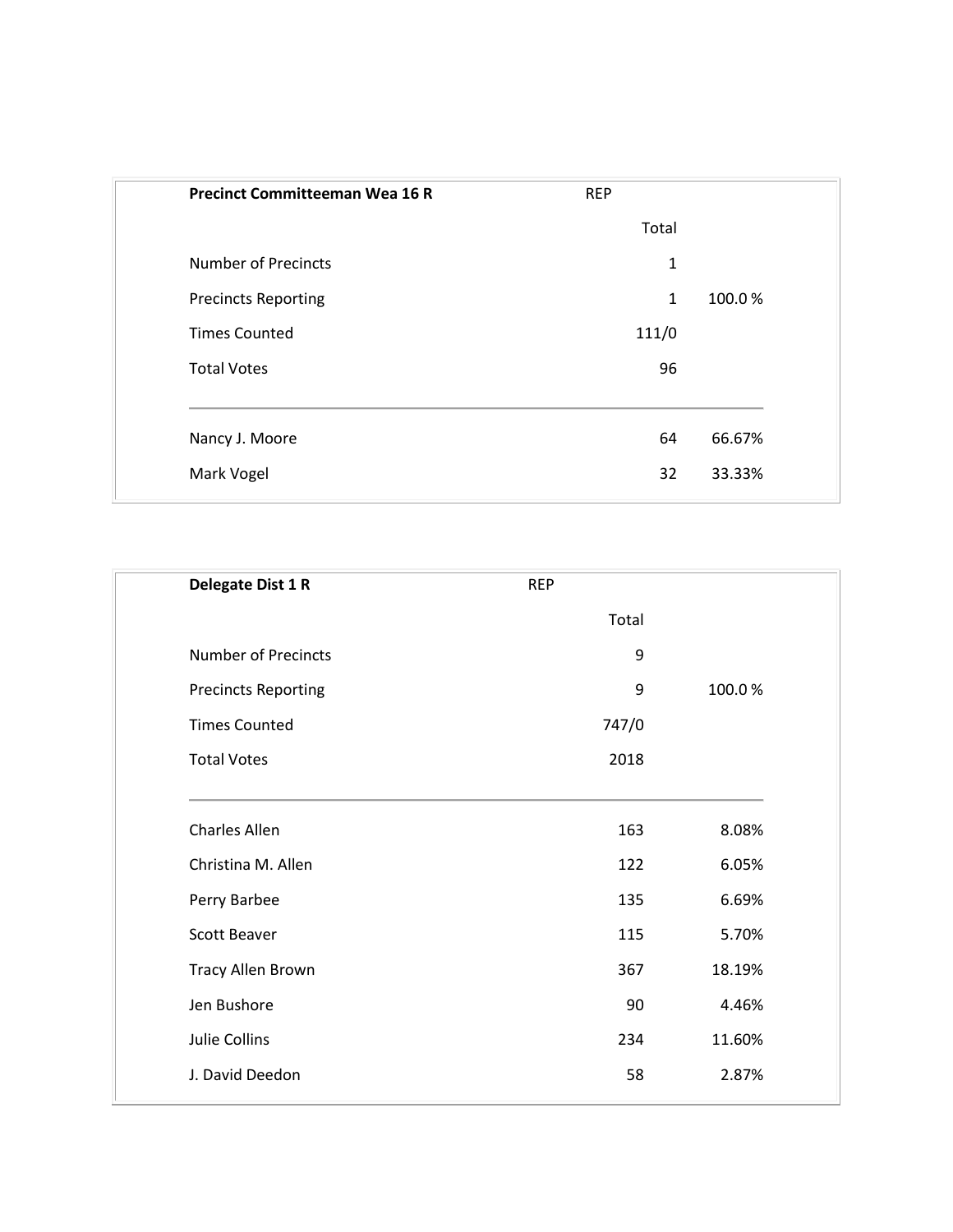| Margaret R. Deedon    | 107 | 5.30%  |  |
|-----------------------|-----|--------|--|
| Brandon L. Gustin     | 90  | 4.46%  |  |
| <b>Byron Humbert</b>  | 73  | 3.62%  |  |
| <b>Richard Miller</b> | 170 | 8.42%  |  |
| Jerry Withered        | 220 | 10.90% |  |
| Kevin R. Yurkus       | 74  | 3.67%  |  |
|                       |     |        |  |

| Delegate Dist 2 R          | <b>REP</b>     |        |
|----------------------------|----------------|--------|
|                            | Total          |        |
| <b>Number of Precincts</b> | $\overline{7}$ |        |
| <b>Precincts Reporting</b> | $\overline{7}$ | 100.0% |
| <b>Times Counted</b>       | 700/0          |        |
| <b>Total Votes</b>         | 1936           |        |
| Elissa Dinell              | 135            | 6.97%  |
| Norb Fisher                | 378            | 19.52% |
| <b>Andrew Kovacs</b>       | 115            | 5.94%  |
| Steven C. Needham          | 304            | 15.70% |
| James R. Sattler           | 210            | 10.85% |
| Chase Slaughter            | 99             | 5.11%  |
| Jerry Smelser              | 294            | 15.19% |
| Ned Sutherland             | 188            | 9.71%  |
| James C. Werner            | 213            | 11.00% |
|                            |                |        |

| Delegate Dist 3 R | <b>REP</b> |  |
|-------------------|------------|--|
|                   | Total      |  |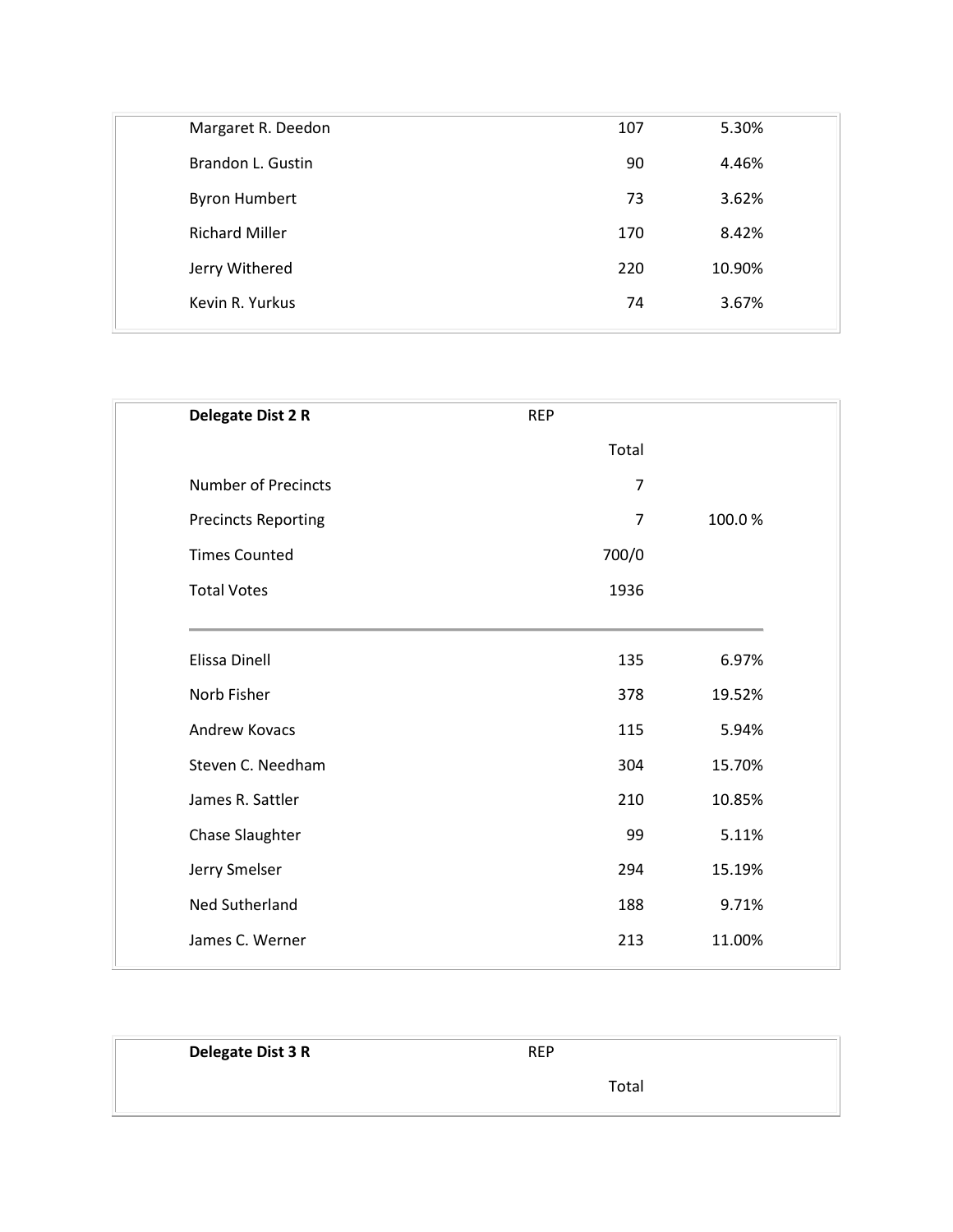| <b>Number of Precincts</b> | 10    |        |
|----------------------------|-------|--------|
| <b>Precincts Reporting</b> | 10    | 100.0% |
| <b>Times Counted</b>       | 889/0 |        |
| <b>Total Votes</b>         | 2382  |        |
| Glenn M. Allen             | 441   | 18.51% |
| Alan Bunning               | 318   | 13.35% |
| Kurt Fiech                 | 244   | 10.24% |
| Nina Fiech                 | 229   | 9.61%  |
| Shelley Fiech              | 216   | 9.07%  |
| Larry L. Rose              | 346   | 14.53% |
| Michael D. Smith           | 588   | 24.69% |
|                            |       |        |

| Delegate Dist 4 R          | <b>REP</b> |        |
|----------------------------|------------|--------|
|                            | Total      |        |
| <b>Number of Precincts</b> | 6          |        |
| <b>Precincts Reporting</b> | 6          | 100.0% |
| <b>Times Counted</b>       | 777/0      |        |
| <b>Total Votes</b>         | 2503       |        |
| <b>B.J. Beaver</b>         | 223        | 8.91%  |
| Allen Carrillo             | 163        | 6.51%  |
| Rob Evans                  | 338        | 13.50% |
| <b>Bob Hicks</b>           | 436        | 17.42% |
| Jeffrey A. Kemper          | 481        | 19.22% |
| Marian G. Miller           | 403        | 16.10% |
| Jan Payne                  | 459        | 18.34% |
|                            |            |        |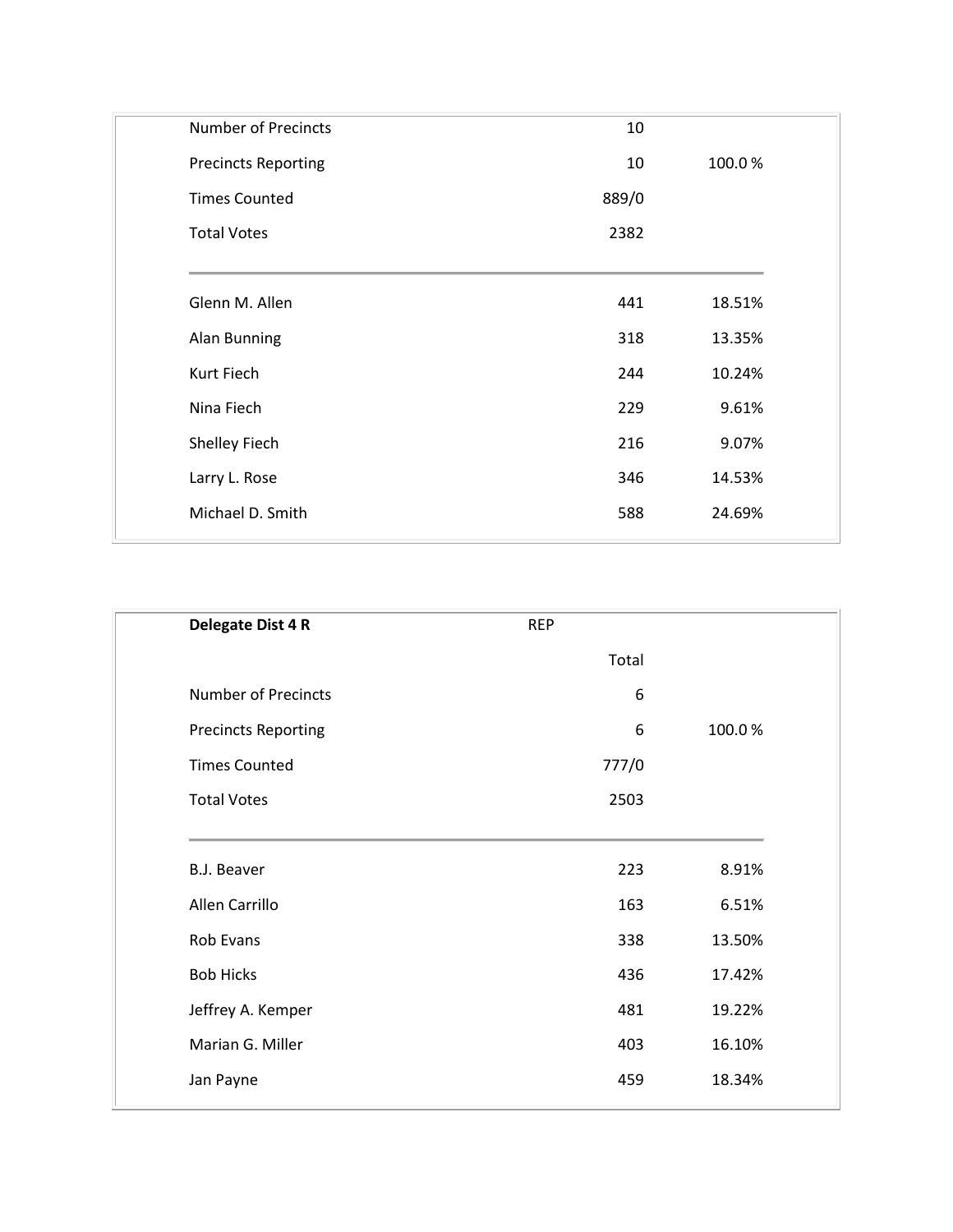| <b>Delegate Dist 5 R</b>   | <b>REP</b> |        |
|----------------------------|------------|--------|
|                            | Total      |        |
| <b>Number of Precincts</b> | 6          |        |
| <b>Precincts Reporting</b> | 6          | 100.0% |
| <b>Times Counted</b>       | 777/0      |        |
| <b>Total Votes</b>         | 1219       |        |
| Connie Basham              | 429        | 35.19% |
| John Basham                | 413        | 33.88% |
| Hal N. Graham              | 377        | 30.93% |
|                            |            |        |

| Delegate Dist 6 R          | <b>REP</b> |        |
|----------------------------|------------|--------|
|                            | Total      |        |
| <b>Number of Precincts</b> | 5          |        |
| <b>Precincts Reporting</b> | 5          | 100.0% |
| <b>Times Counted</b>       | 833/0      |        |
| <b>Total Votes</b>         | 1240       |        |
|                            |            |        |
| Jon Douglas Held           | 265        | 21.37% |
| Kathryn A. Held            | 244        | 19.68% |
| Loren P. King              | 168        | 13.55% |
| Patricia A. Mason          | 299        | 24.11% |
| Ellie Mlynarik             | 264        | 21.29% |
|                            |            |        |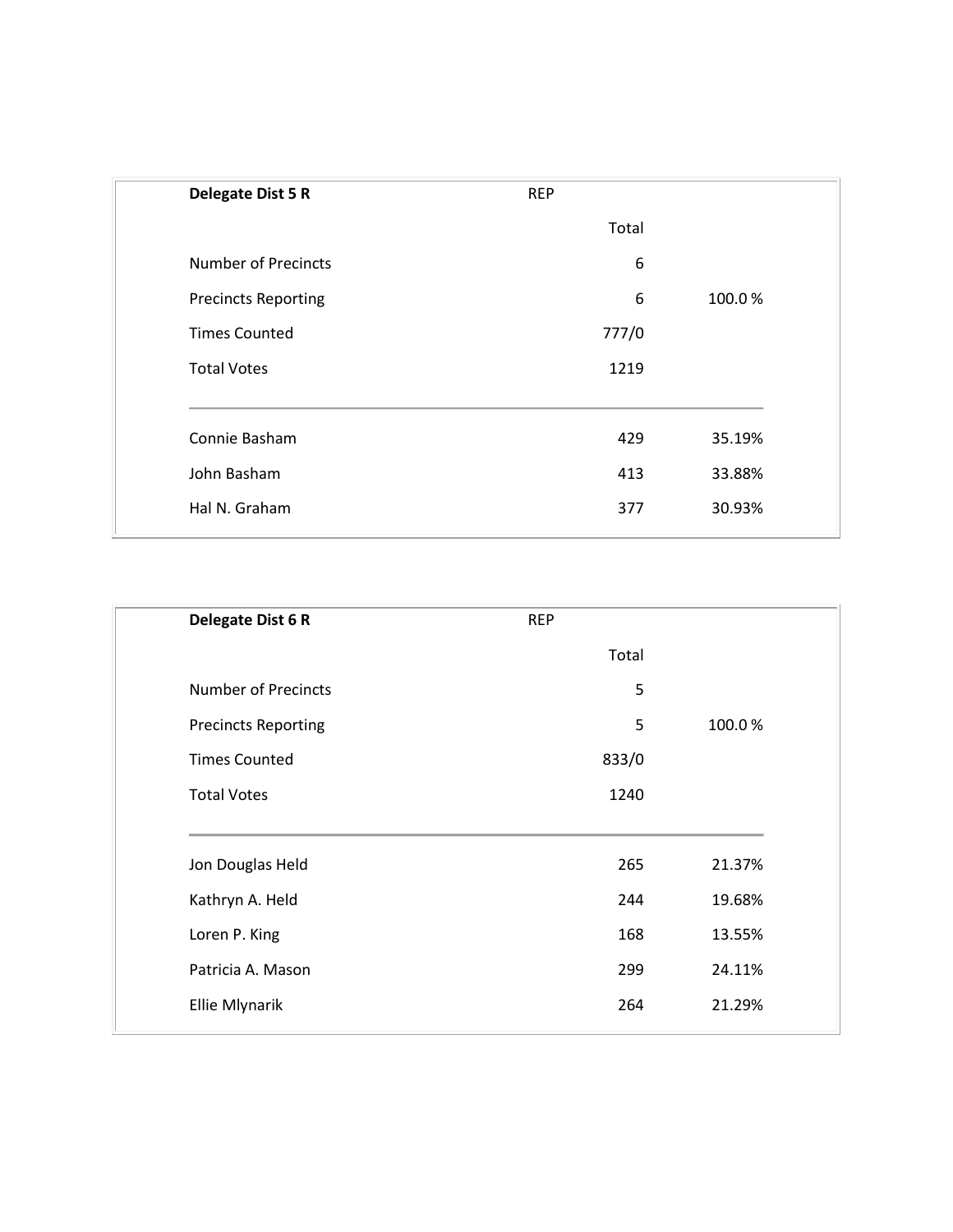| Delegate Dist 8 R          | <b>REP</b> |        |
|----------------------------|------------|--------|
|                            | Total      |        |
| <b>Number of Precincts</b> | 8          |        |
| <b>Precincts Reporting</b> | 8          | 100.0% |
| <b>Times Counted</b>       | 742/0      |        |
| <b>Total Votes</b>         | 1423       |        |
| Greg Dean                  | 239        | 16.80% |
| Kristen McVey              | 266        | 18.69% |
| <b>Steve Pahs</b>          | 173        | 12.16% |
| Clifford Wm. Racz          | 77         | 5.41%  |
| Joanne Thomson             | 242        | 17.01% |
| Jon A. Thomson             | 166        | 11.67% |
| Christopher Watson         | 260        | 18.27% |

| Delegate Dist 9 R          | <b>REP</b> |        |
|----------------------------|------------|--------|
|                            | Total      |        |
| <b>Number of Precincts</b> | 7          |        |
| <b>Precincts Reporting</b> | 7          | 100.0% |
| <b>Times Counted</b>       | 425/0      |        |
| <b>Total Votes</b>         | 824        |        |
| Mark S. Davis              | 186        | 22.57% |
| <b>Ron Fruitt</b>          | 218        | 26.46% |
| Joy Nyenhuis-Rouch         | 70         | 8.50%  |
| Stephen P. Roberts         | 101        | 12.26% |
| Amanda Thayer              | 134        | 16.26% |
|                            |            |        |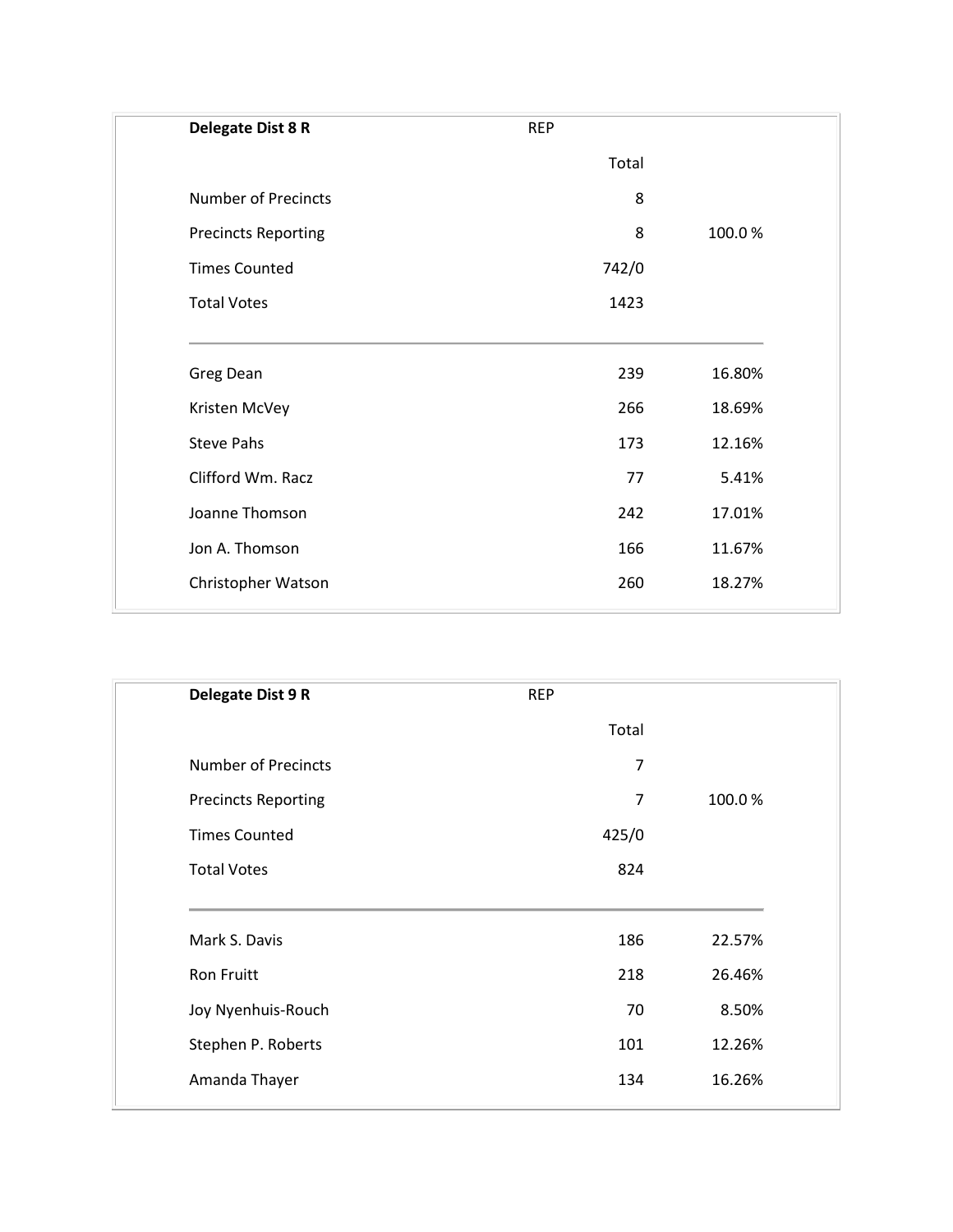| Kyle A. Wilson | -- | ٬6% |
|----------------|----|-----|
|                |    |     |

| Delegate Dist 10 R         | <b>REP</b> |        |
|----------------------------|------------|--------|
|                            | Total      |        |
| <b>Number of Precincts</b> | 9          |        |
| <b>Precincts Reporting</b> | 9          | 100.0% |
| <b>Times Counted</b>       | 1045/0     |        |
| <b>Total Votes</b>         | 2267       |        |
|                            |            |        |
| Michael Gibson             | 407        | 17.95% |
| Shirley M. Mennen          | 377        | 16.63% |
| Tom Murtaugh               | 797        | 35.16% |
| Mark D. Vogel              | 317        | 13.98% |
| Laurie Wilson              | 369        | 16.28% |
|                            |            |        |

| Delegate Dist 12 R         | <b>REP</b> |        |
|----------------------------|------------|--------|
|                            | Total      |        |
| <b>Number of Precincts</b> | 9          |        |
| <b>Precincts Reporting</b> | 9          | 100.0% |
| <b>Times Counted</b>       | 1226/0     |        |
| <b>Total Votes</b>         | 3718       |        |
| <b>William Alter</b>       | 245        | 6.59%  |
| Nate Barrett               | 524        | 14.09% |
| Christa Coffey             | 392        | 10.54% |
| Frederick C. Holtman       | 167        | 4.49%  |
|                            |            |        |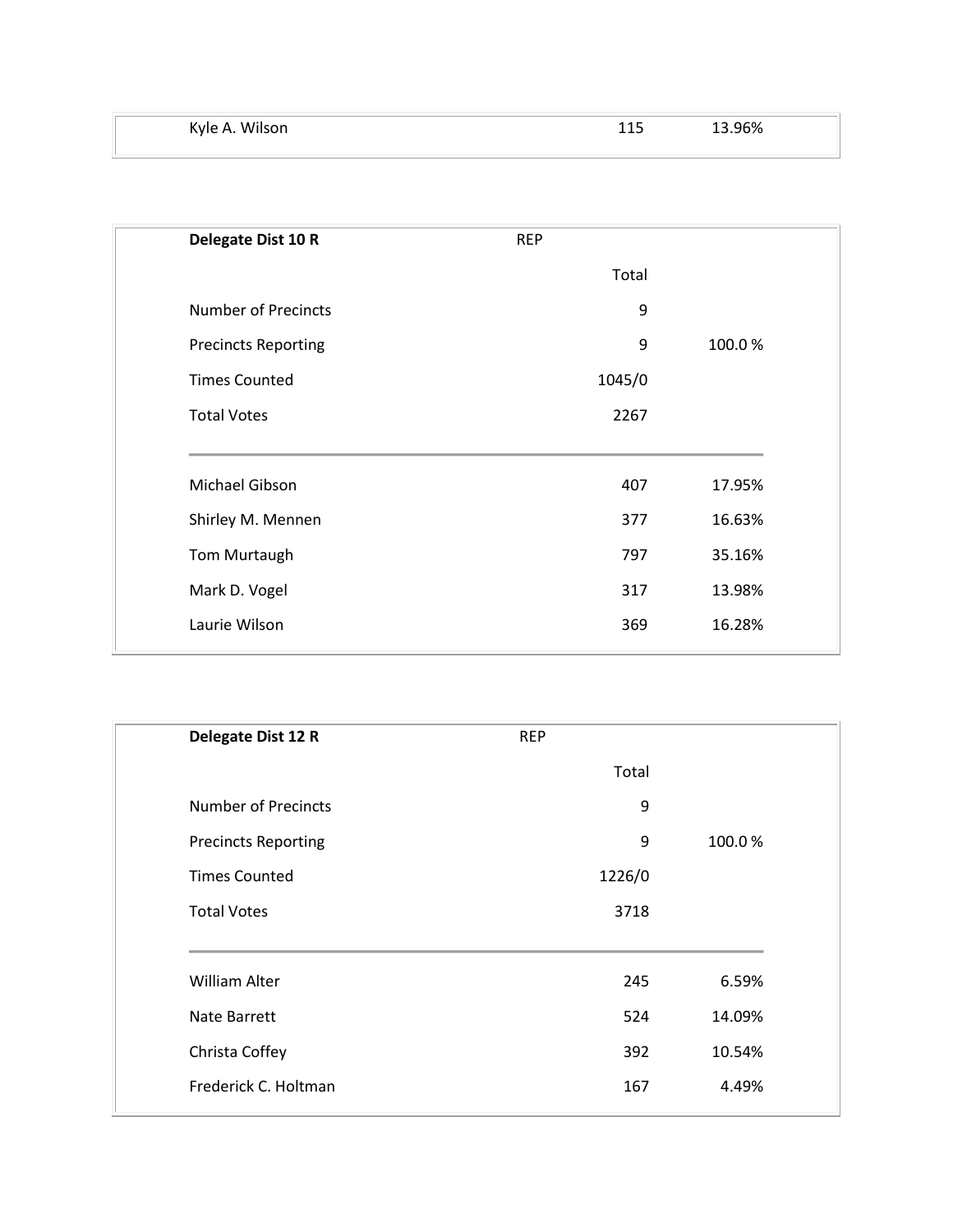| Alan Kemper        | 641 | 17.24% |  |
|--------------------|-----|--------|--|
| Barbara B. Knochel | 356 | 9.58%  |  |
| John Knochel       | 646 | 17.37% |  |
| Robert Sabolich    | 166 | 4.46%  |  |
| D. Robert Thayer   | 581 | 15.63% |  |
|                    |     |        |  |

| Delegate Dist 13 R         | <b>REP</b> |        |
|----------------------------|------------|--------|
|                            | Total      |        |
| <b>Number of Precincts</b> | 6          |        |
| <b>Precincts Reporting</b> | 6          | 100.0% |
| <b>Times Counted</b>       | 602/0      |        |
| <b>Total Votes</b>         | 1240       |        |
| Cy Gerde                   | 286        | 23.06% |
| <b>Steve Murray</b>        | 411        | 33.15% |
| <b>Mary Durbin Sparks</b>  | 271        | 21.85% |
| Roy K. Sparks              | 272        | 21.94% |
|                            |            |        |

| <b>President D</b>         | <b>DEM</b> |              |
|----------------------------|------------|--------------|
|                            | Total      |              |
| <b>Number of Precincts</b> |            | 96           |
| <b>Precincts Reporting</b> |            | 96<br>100.0% |
| <b>Times Counted</b>       | 29116/0    |              |
| <b>Total Votes</b>         | 28949      |              |
|                            |            |              |
| <b>Hilary Clinton</b>      | 11945      | 41.26%       |
|                            |            |              |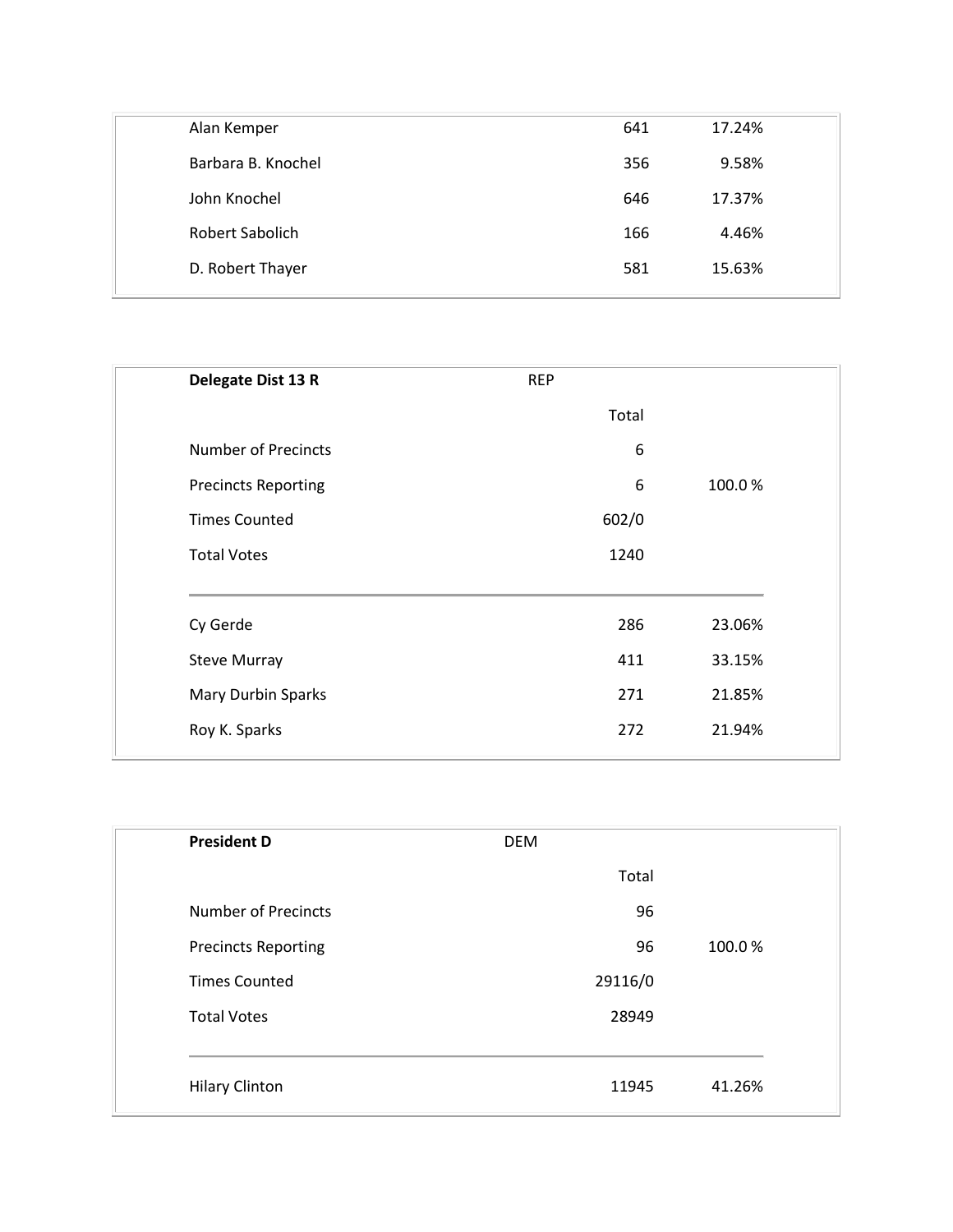| <b>DEM</b> |        |
|------------|--------|
| Total      |        |
| 96         |        |
| 96         | 100.0% |
| 29116/0    |        |
| 25371      |        |
| 11594      | 45.70% |
| 13777      | 54.30% |
|            |        |

| <b>US Rep District 4 D</b> | <b>DEM</b> |         |
|----------------------------|------------|---------|
|                            | Total      |         |
| <b>Number of Precincts</b> | 96         |         |
| <b>Precincts Reporting</b> | 96         | 100.0%  |
| <b>Times Counted</b>       | 29116/0    |         |
| <b>Total Votes</b>         | 18860      |         |
|                            |            |         |
| Nels Ackerson              | 18860      | 100.00% |

| <b>State Representative District 26 D</b> | <b>DEM</b> |  |
|-------------------------------------------|------------|--|
|                                           | Total      |  |
| <b>Number of Precincts</b>                | 36         |  |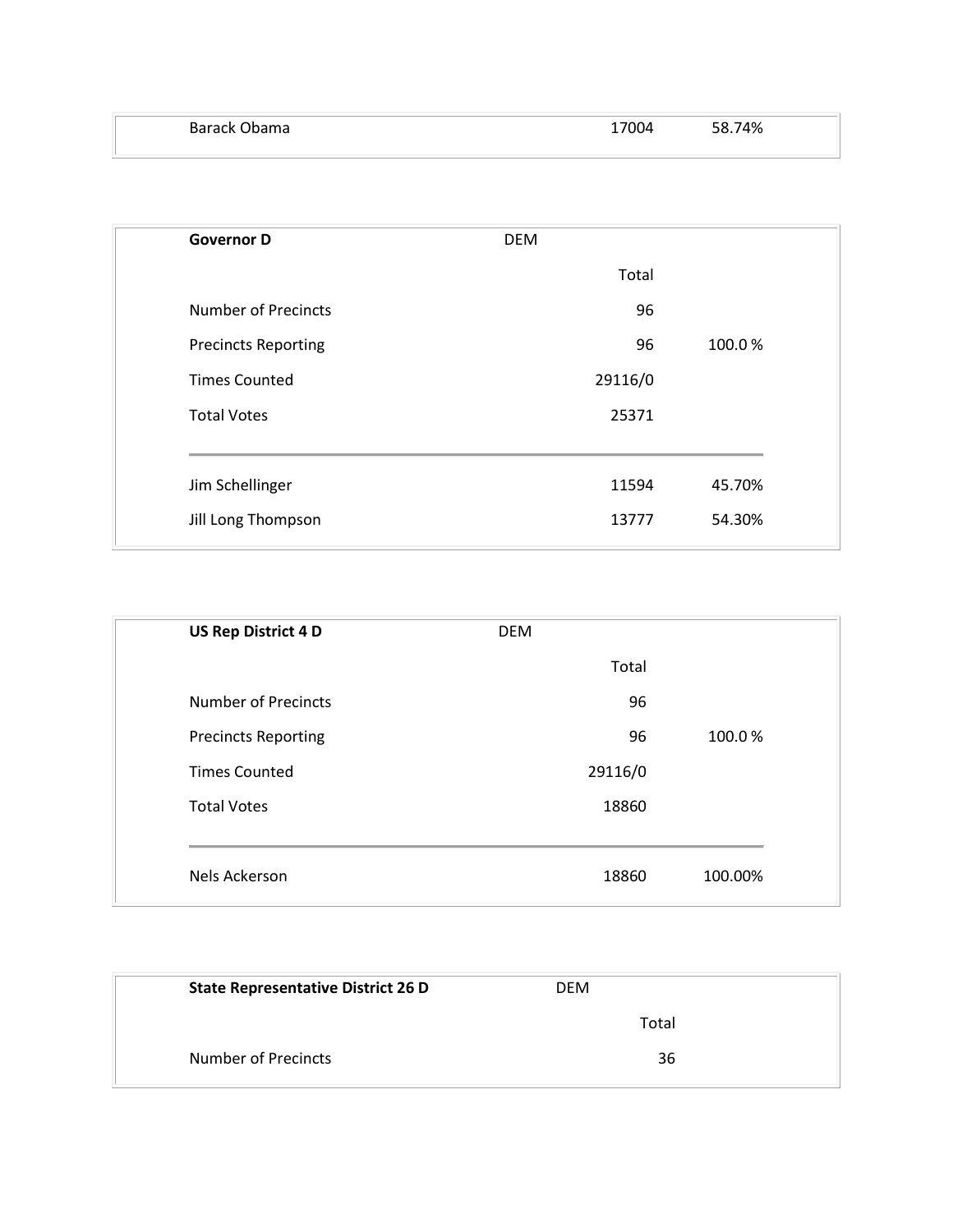| <b>Precincts Reporting</b> | 36      | 100.0%  |
|----------------------------|---------|---------|
| <b>Times Counted</b>       | 10909/0 |         |
| <b>Total Votes</b>         | 7626    |         |
|                            |         |         |
| John Polles                | 7626    | 100.00% |

| <b>State Representative District 27 D</b> | <b>DEM</b> |         |
|-------------------------------------------|------------|---------|
|                                           | Total      |         |
| <b>Number of Precincts</b>                | 32         |         |
| <b>Precincts Reporting</b>                | 32         | 100.0%  |
| <b>Times Counted</b>                      | 10953/0    |         |
| <b>Total Votes</b>                        | 9035       |         |
|                                           |            |         |
| Sheila Klinker                            | 9035       | 100.00% |

| <b>State Representative District 41 D</b> | <b>DEM</b> |         |
|-------------------------------------------|------------|---------|
|                                           | Total      |         |
| <b>Number of Precincts</b>                | 28         |         |
| <b>Precincts Reporting</b>                | 28         | 100.0%  |
| <b>Times Counted</b>                      | 7231/0     |         |
| <b>Total Votes</b>                        | 4822       |         |
|                                           |            |         |
| James Sytle                               | 4822       | 100.00% |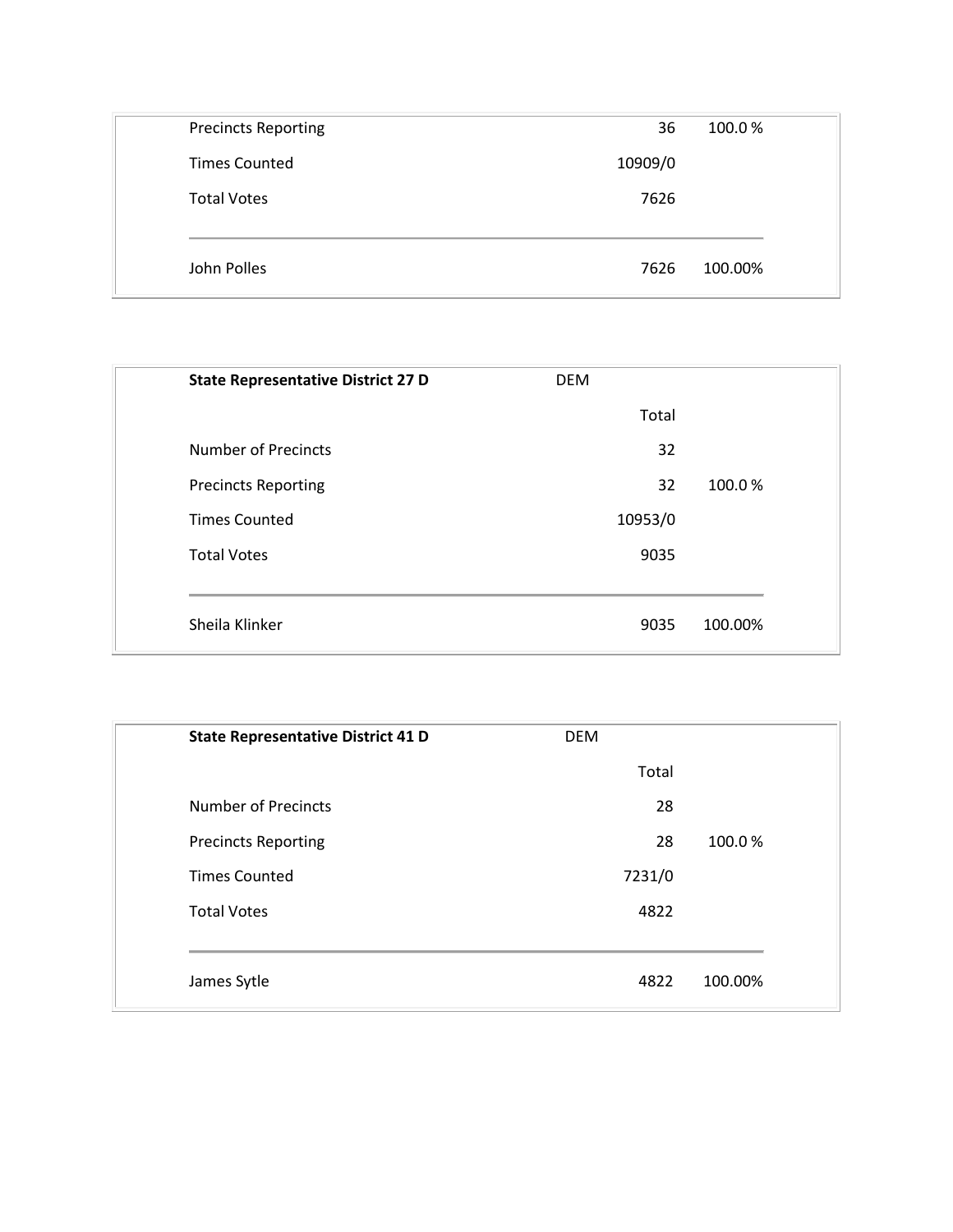| <b>Superior Court 1 Judge D</b> | <b>DEM</b> |         |
|---------------------------------|------------|---------|
|                                 | Total      |         |
| <b>Number of Precincts</b>      | 96         |         |
| <b>Precincts Reporting</b>      | 96         | 100.0%  |
| <b>Times Counted</b>            | 29116/0    |         |
| <b>Total Votes</b>              | 20835      |         |
|                                 |            |         |
| J. Michael Trueblood            | 20835      | 100.00% |

| <b>Superior Court 2 Judge D</b> | <b>DEM</b> |         |
|---------------------------------|------------|---------|
|                                 | Total      |         |
| <b>Number of Precincts</b>      | 96         |         |
| <b>Precincts Reporting</b>      | 96         | 100.0%  |
| <b>Times Counted</b>            | 29116/0    |         |
| <b>Total Votes</b>              | 20423      |         |
|                                 |            |         |
| Thomas H. Busch                 | 20423      | 100.00% |

| <b>County Commissioner District 2 D</b> | <b>DEM</b> |         |
|-----------------------------------------|------------|---------|
|                                         | Total      |         |
| <b>Number of Precincts</b>              | 96         |         |
| <b>Precincts Reporting</b>              | 96         | 100.0%  |
| <b>Times Counted</b>                    | 29116/0    |         |
| <b>Total Votes</b>                      | 18576      |         |
|                                         |            |         |
| David R. Woolums                        | 18576      | 100.00% |
|                                         |            |         |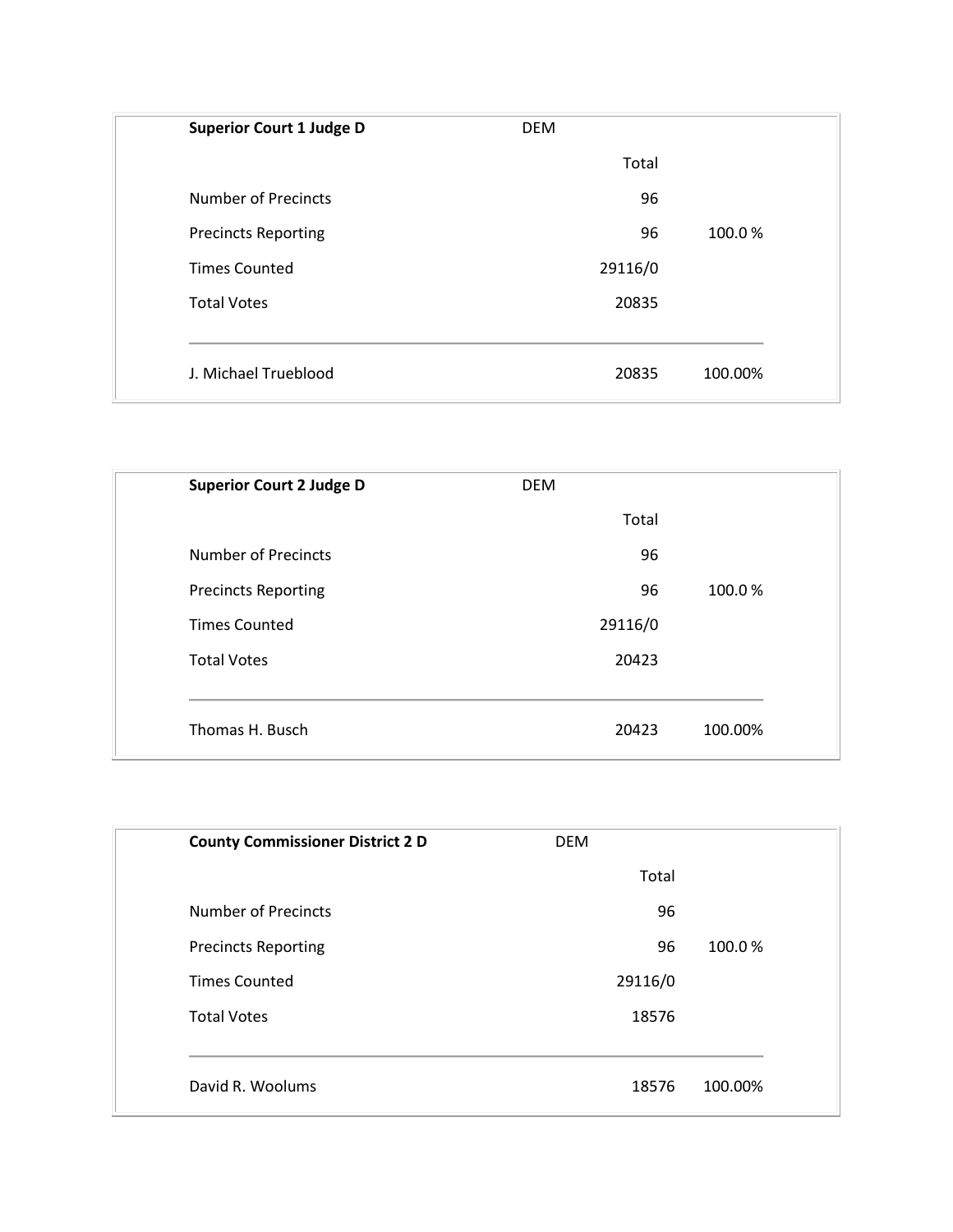| <b>County Council at Large D</b> | <b>DEM</b> |        |
|----------------------------------|------------|--------|
|                                  | Total      |        |
| <b>Number of Precincts</b>       | 96         |        |
| <b>Precincts Reporting</b>       | 96         | 100.0% |
| <b>Times Counted</b>             | 29116/0    |        |
| <b>Total Votes</b>               | 48048      |        |
|                                  |            |        |
| Keith Austin                     | 15261      | 31.76% |
| Susan Schechter                  | 17287      | 35.98% |
| Mike Simpson                     | 15500      | 32.26% |
|                                  |            |        |

| <b>TSC School Board District 4</b> |             |        |
|------------------------------------|-------------|--------|
|                                    | Total       |        |
| <b>Number of Precincts</b>         | 64          |        |
| <b>Precincts Reporting</b>         | 64          | 100.0% |
| <b>Times Counted</b>               | 19191/44772 | 42.9%  |
| <b>Total Votes</b>                 | 14867       |        |
|                                    |             |        |
| Seth R. Parker                     | 5688        | 38.26% |
| <b>Ed Perez</b>                    | 2885        | 19.41% |
| Jim Slaven                         | 6294        | 42.34% |
|                                    |             |        |

| <b>TSC School Board District 5</b> |       |
|------------------------------------|-------|
|                                    | Total |
|                                    |       |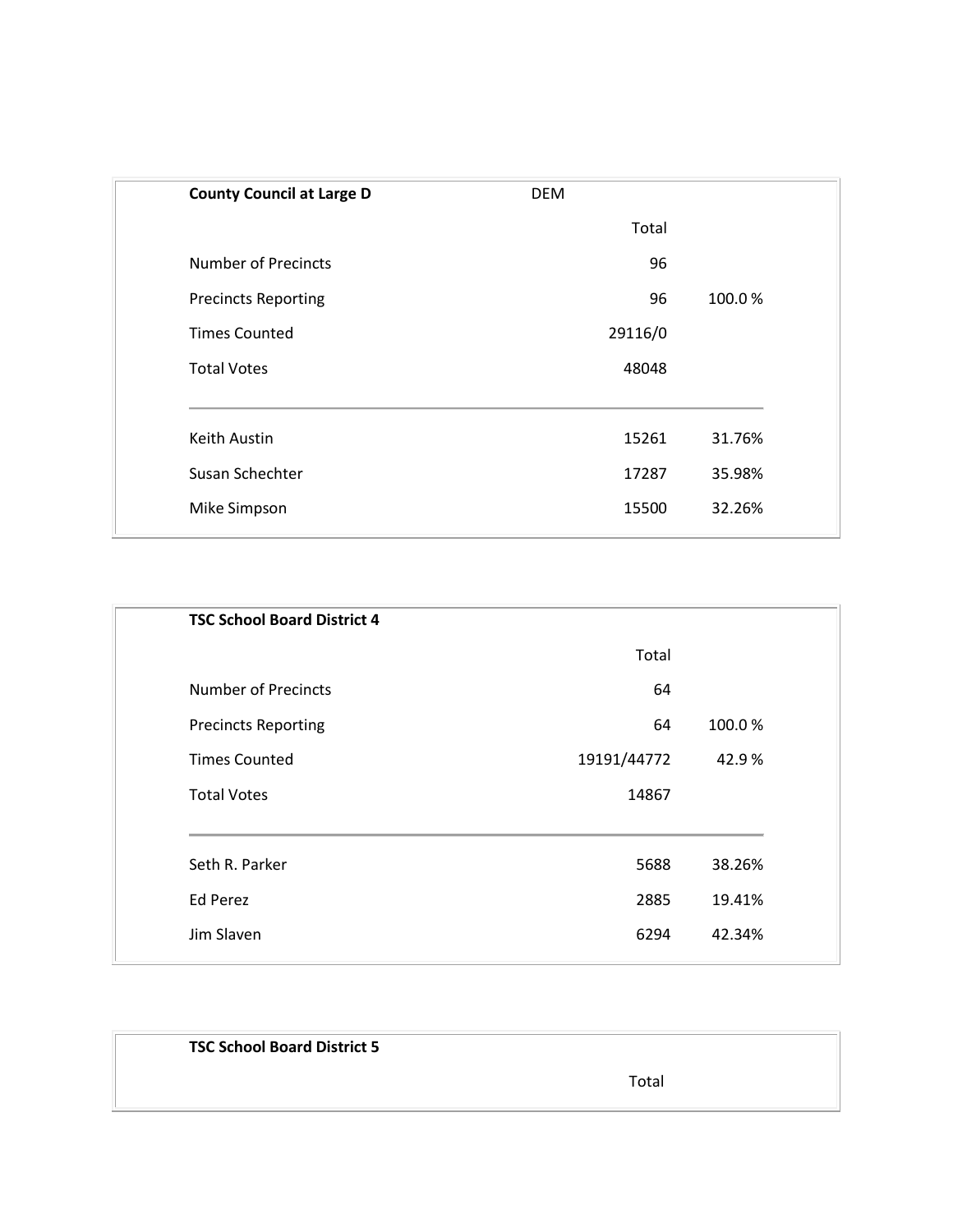| 64          |         |
|-------------|---------|
| 64          | 100.0%  |
| 19191/44772 | 42.9%   |
| 14239       |         |
|             |         |
| 14239       | 100.00% |
|             |         |

| <b>TSC School Board District 6</b> |             |         |
|------------------------------------|-------------|---------|
|                                    | Total       |         |
| <b>Number of Precincts</b>         | 64          |         |
| <b>Precincts Reporting</b>         | 64          | 100.0%  |
| <b>Times Counted</b>               | 19191/44772 | 42.9%   |
| <b>Total Votes</b>                 | 14173       |         |
|                                    |             |         |
| Kathy Dale                         | 14173       | 100.00% |
|                                    |             |         |

| <b>TSC School Board District 7</b> |             |         |
|------------------------------------|-------------|---------|
|                                    | Total       |         |
| <b>Number of Precincts</b>         | 64          |         |
| <b>Precincts Reporting</b>         | 64          | 100.0%  |
| <b>Times Counted</b>               | 19191/44772 | 42.9%   |
| <b>Total Votes</b>                 | 14052       |         |
|                                    |             |         |
| <b>Robert Parker</b>               | 14052       | 100.00% |